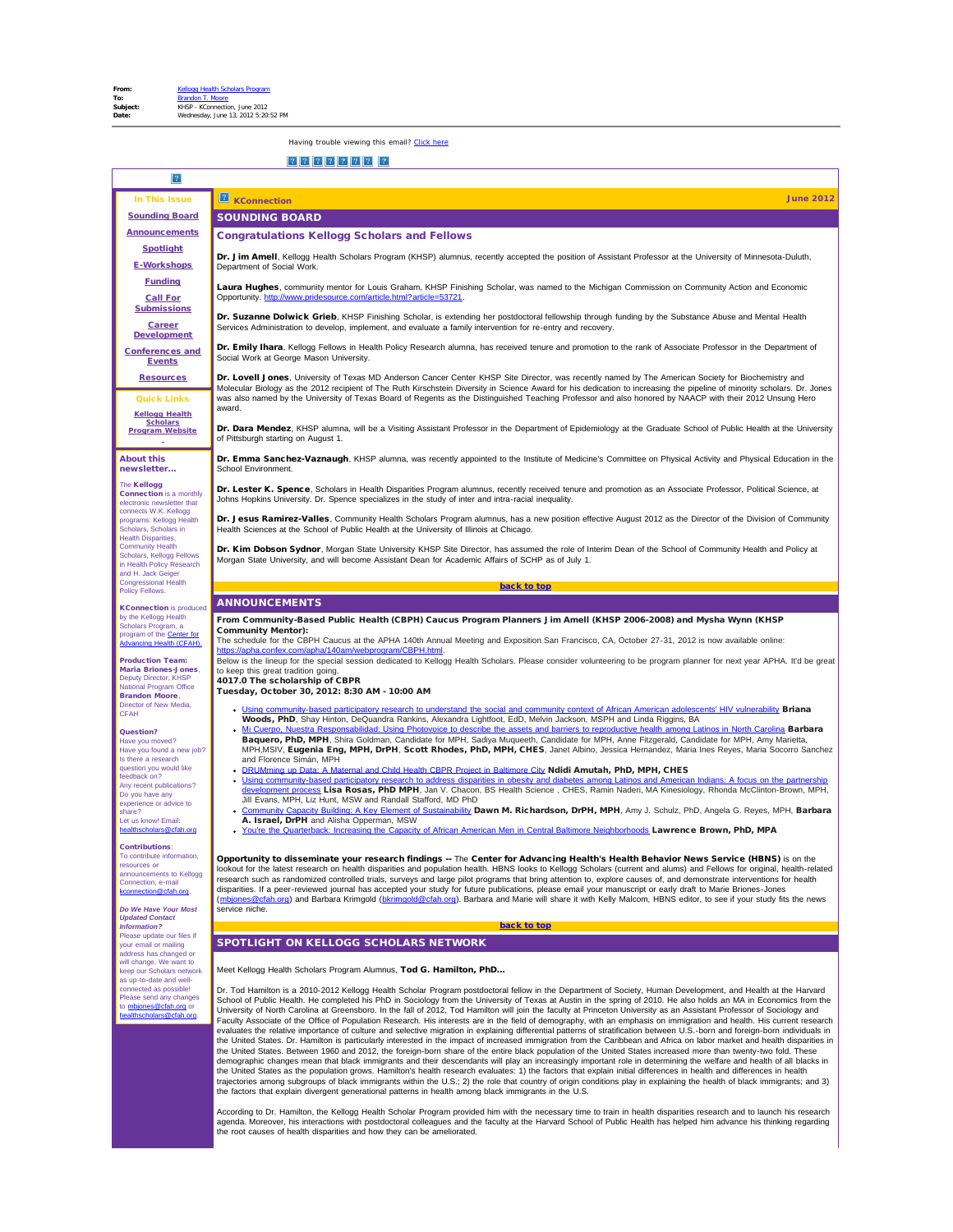# [back to top](#page-0-4)

# <span id="page-1-1"></span><span id="page-1-0"></span>ARCHIVED KHSP E-WORKSHOPS

The archived KHSP e-workshops are taped from the live e-workshops of the Kellogg Health Scholars. These live electronic workshops are intended to bring Kellogg<br>Health Scholars together between face-to-face networking meeti Health Scholars together between face-to-face networking meetings to explore topics of mutual interest. Its purpose is to form closer Health Scholars and to provide to them and the Kellogg Community of Scholars support and resources for career development.

Access to archived e-workshops is STRICTLY LIMITED to Kellogg Health Scholars, Kellogg Fellows in Health Policy Research (current and alumni), Scholars in Health Disparities and Community Health Scholars program alumni and H. Jack Geiger Congressional Health Policy Fellows program alumni. The contents of these<br>e-workshops are confidential. These archived presentations should and scholar/fellow alumni that have been identified.

To listen to the archived presentations and download materials, visit [http://bit.ly/f8TRa1](http://r20.rs6.net/tn.jsp?e=001ta6zu6pY3fLItHr7S3-6VFxGDxh4sQUankBWFb2HXVR6OEkGAcotscdl3Nt-6QqFgqzvE9pINbOfjyUA1KkbcU4-Er84SPkZ1BfGpNvvuG9v9ryCdoS2AJFGUrgjOBUJYQn6Fte_v3M=). For login and passcode information, please contact Brandon Moore at h.org.

[back to top](#page-0-4)

# FUNDING

# National Institutes of Health

Native American Research Centers for Health (NARCH)

#### (PAR-12-182) Deadline: July 10, 2012

The purpose of this funding opportunity announcement (FOA) is to encourage grant applications for new or continued Native American Research Centers for Health (NARCH). The NARCH program supports opportunities for conducting research and research training to meet the needs of American Indian/Alaska<br>Native (AI/AN) communities. This FOA is issued by the National Institute of National Institutes of Health (NIH) and the Indian Health Service (IHS). Announcement details at http://grants.nih.gov/grants/guide/pa-files/PAR-12-182.html

National Institutes of Health/National Institute of Minority Health and Health Disparities NIMHD Community-Based Participatory Research (CBPR) Initiative in Reducing and Eliminating Health Disparities: Planning Phase (R24)

# (RFA-MD-12-006)

Deadline: June 27, 2012<br>Purpose and Background: The goal of this FOA is to support partnerships between health disparity communities and researchers to engage in community-based participatory research (CBPR) to plan and implement interventions to reduce health disparities. Community-based participatory research is defined as scientific inquiry conducted in communities and in partnership with researchers. The process of scientific inquiry is such that community members, persons affected by the health condition, or other key stakeholders in the community's health have the opportunity to be full participants in each phase of the research (from conception-designconduct-analysis-interpretation-conclusions-communication of results). CBPR is characterized by substantial community input in the development of the grant application. The benefits of the CBPR are numerous and include the creation of bridges between scientists and communities that facilitate the transfer of knowledge<br>and skills. CBPR results in the creation of culturally-app disparity populations and eliminate health disparities. The National Institute on Minority Health and Health Disparities (NIMHD) is interested in supporting applications<br>that propose to develop and strengthen partnerships that will improve community health and reduce health disparities. For the purposes of this FOA, the following definitions apply:

- Community-populations that may be defined by geography, race, ethnicity, gender, illness, or other health condition, or to groups that have a common interest of cause
- Health disparity populations racial and ethnic minority groups delineated within Section 1707(g), Public Law 106-25 (i.e., American Indians or Alaska Natives, Asian Americans, Black or African American, Hispanics or Latinos/as, and Native Hawaiians and other Pacific Islanders) populations with low socioeconomic status
- medically underserved populations living in rural areas

Announcement details at [http://grants.nih.gov/grants/guide/rfa-files/RFA-MD-12-006.html](http://r20.rs6.net/tn.jsp?e=001ta6zu6pY3fIn9LaRL8mqFaLglsuilE7vBihukUxV7_S9bQ7B1QjLOGJwp0pieDp1vetE89SwyrH0rhgvd9M6n8o5IMn5CzoFl7yOo3GKL7_uNOhAzEUJ0fk8gyMu-B_Lctfi9_lTKVrE8COPA6Ap1qWUFZItv3-kPgKUUmMfve4=).

## Patient Centered Outcomes Research Institute

Funding Opportunities LOI Deadline: June 15, 2012

# Proposal Deadline: July 31, 2012

On May 22, the Patient Centered Outcomes Research Institute (PCORI) released its long-awaited research funding announcements. All have June 15 deadlines for<br>required letters of intent and July 31 proposal deadlines. PCORI additional \$24 million has been allocated to a fifth PCORI Funding Announcement on Accelerating Patient-Centered and Methodological Research. That announcement will be released this summer. For details, visit [http://bit.ly/KN5oRb](http://r20.rs6.net/tn.jsp?e=001ta6zu6pY3fJaZ2c1qtDx5kOuVbc8JK0n3zMrQCFMujDd24B6PYUoR2j3E_omUiA0YAP1eazIBfEWP9wJPNTBKRS9r9S2vz9fFiUTJtEsB_c=).

Assessment of Options for Prevention, Diagnosis, and Treatment Research that:

- \* Compares effectiveness of two or more strategies for prevention, treatment, screening, diagnosis, or management
- \* Compares use of prognostication/risk-stratification tools with usual clinical approaches to treatment selection or administration \* Investigates the key individual determinants of outcomes following treatment decisions
- \* Emphasizes studies in typical clinical populations, full range of relevant patient-centered outcomes, possible differences among patient groups.
- 

<u>Improving Health Care Systems Research</u> comparing alternative systems approaches to improving:<br>\* Access to care, receipt of appropriate evidence-based care, safety of care

# Personalized decision-making and self-care

<span id="page-1-2"></span>Coordination of care across healthcare services or settings

Efficiency and reduction in use of ineffective, redundant, wasteful care

Timeliness of referrals and transitions in care

\* Approaches include applications of health information systems, electronic health records, patient portals and personal health records, incentives directed at<br>clinicians or patients, new/extended roles for allied health p

- Communication and Dissemination Research comparing the effectiveness of approaches to:
- \* Increase awareness of healthcare options among patients, caregivers and clinicians \* Encourage effective patient, caregiver, or clinician participation in shared-decision making
- \* Elicit or include patient-desired outcomes in healthcare decision-making process
- \* Providing new information to patients, caregivers or clinicians, via public health approaches and social media Addressing Disparities Research comparing alternative approaches to:

- \* Reducing or eliminating disparities in patient-centered outcomes
- \* Reducing the impact of contextual factors such as socio-economic, demographic, or community factors on clinical outcomes<br>\* Overcoming patient, provider or systems level barriers to identifying and making preferred choice
- 
- \* Information-sharing about treatment outcomes and patient-centered research in various populations

# CALL FOR SUBMISSIONS

Call for Abstracts - National Institute on Minority Health and Health Disparities/NIH

2012 Summit on the Science of Eliminating Health Disparities

Integrating Science, Policy and Practice: Building a Healthier Society Gaylord National Resort and Convention Center

National Harbor, MD

October 31-November 3, 2012

Deadline: June 29, 2012 (5:00 p.m. Eastern)

The 2012 Summit on the Science of Eliminating Health Disparities is now accepting abstracts for program sessions. All abstracts must be submitted no later than 5:00 p.m. Eastern Time on June 15, 2012. The abstract submission website will be available within the next few days with more detailed information. You will receive a<br>follow-up e-mail as soon as the site is available for abstra

[back to top](#page-0-4)

The Summit is organized around the core principle of integrating science, policy, and practice, and offers a forum to advance scholarship and translate new knowledge into action.

Presentation Categories: Abstracts will be accepted in three categories: posters, oral presentations, and integrated panel presentations. Applicants may submit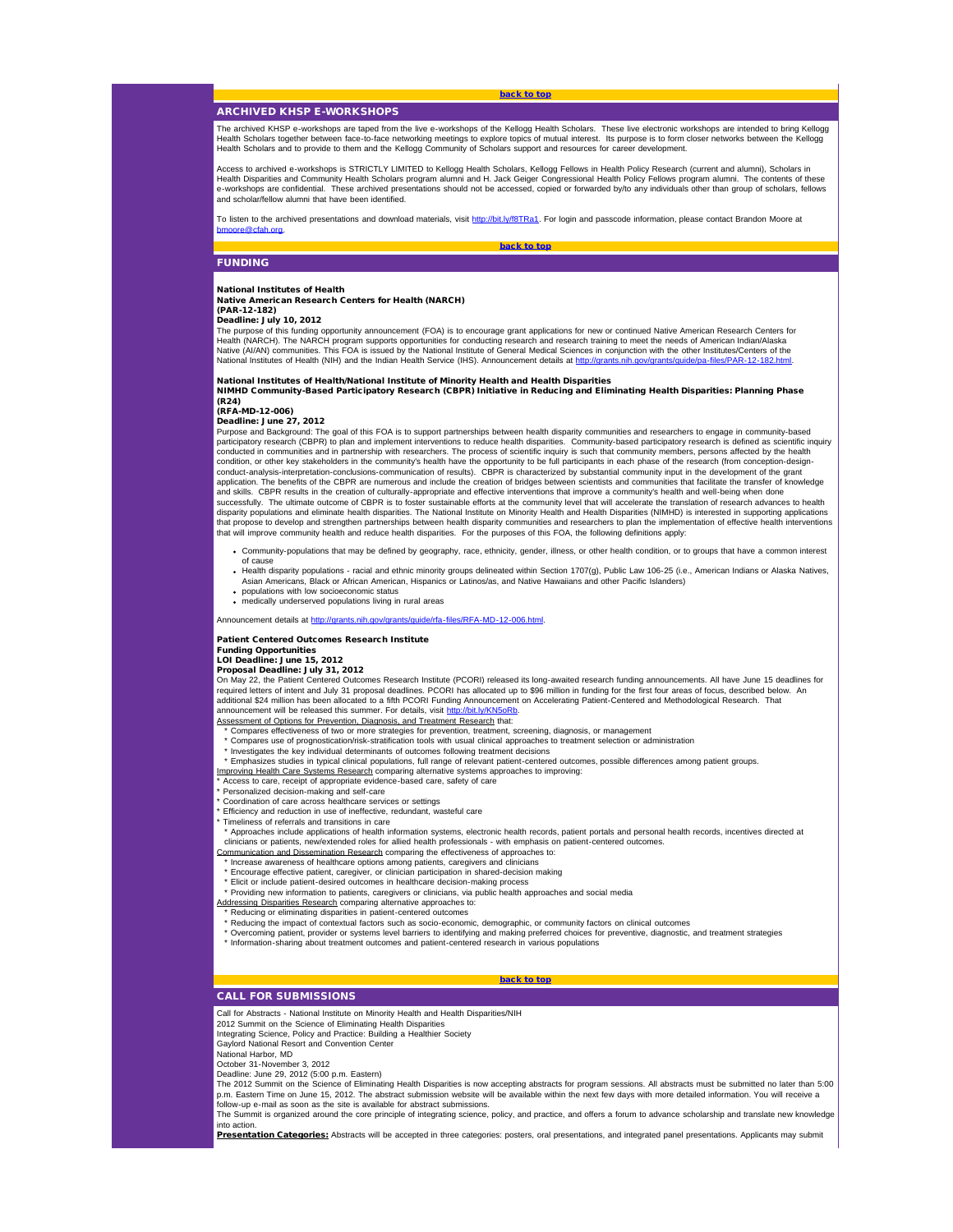abstracts to more than one category, but each submission must be based on a separate research project. Additional information about each category is available below.

(a) Poster Presentations -- Word Limit:Please limit poster abstracts to 300 words.

(b) Oral Presentations -- Oral presentations will take place in a roundtable panel format. Each panel will have an assigned moderator in order to promote<br>dialogue and stimulate discussion. Abstracts that are accepted for o submitting an abstract in this category with the option to be considered for a poster presentation if the abstract is not accepted for oral presentation. Word Limit: Please limit oral presentation abstracts to 300 words.

(c) Integrated Panel Presentations -- Integrated panel presentations are designed to allow a group of presenters from diverse disciplines (i.e., Science, Practice,<br>and Policy) to discuss health disparities and related find community component or discuss societal issues that influence health disparities. Word Limit: Please limit integrated panel presentation abstracts to 500 words.<br>This should also include the presentation title for each pane

<u>Presentation Tracks:</u>Proposals, regardless of category, should also fall under one of three tracks:<br>Track 1: Translational and Transdisciplinary Research

These presentations should promote the integration of science, practice and policy.

- - Science or research abstracts might include basic and applied, health services, patient-oriented, epidemiological, environmental, behavioral, and social sciences
	- research related to health disparities.<br>Policy-orientedabstracts delve into policies linked to health or healthcare, or other areas impacting health such as public, social, and economic policies. Practice abstracts examine public health practice related to community health, healthcare, or social services delivery, and education and training.

Applicants must clearly articulate how findings lead to new knowledge in science, practice, or policy interventions in health disparities. For example, policy abstracts<br>should include the scientific evidence or practice co science translates into either practice or policy. *Themes:*The following themes fall under Track 1: Translational and Transdisciplinary Research

- 
- Integrating Biological, Social, Behavioral and Environmental Determinants of Health Health Disparity Populations, Disease Conditions and Risk Factors
- 
- Primary Prevention and Health Discrimination, Racism and Stress
- Healthcare Disparities and Quality Research
- Best Practices and Approaches for Community Engagement
- Health Information Technology
- Global Population Health

# Track 2: Capacity-Building and Infrastructure

Abstracts submitted under Track 2: Capacity-Building and Infrastructure, will explore the challenges and opportunities associated with building capacity for research, public health and primary care practice, services delivery, training, and education. These presentations will also investigate the implementation and sustainability of infrastructure and economic development in disparate communities.

**Themes:**The following themes fall under Track 2: Capacity-Building and Infrastructure

- Multi-sectoral Capacity-Building
- Health Workforce
- Community Capacity-Building and Sustainable Economic Development
- Data and Research Evaluation

### Track 3: Outreach, Partnerships, Collaborations, and Opportunities

Eliminating health disparities requires effective outreach, partnerships, and collaborations across federal agencies, academic institutions, foundations, non-profit and private organizations. Track 3:Outreach, Partnerships, Collaborations, and Opportunities, provides a venue for representatives from various agencies and organizations to showcase their innovative partnerships, outreach, and dissemination efforts, including successful collaborations on addressing health disparities. **Themes:**The following themes fall under Track 3: Outreach, Partnerships, Collaborations, and Opportunities

- Public Public-Private Partnerships
- Community Partnerships Outreach Dissemination
- Global Health Networks

### General Guidelines:

- Abstracts will be peer reviewed
- Authors must select the track and theme under which their abstracts should be considered. Abstracts may be submitted under only one Summit theme, and must be related to one or more of the topics listed under the selected theme.
- General selection criteria will be based on: (1) quality of abstract; (2) implications for health disparities research, policy, or practice, or its application; (3) new
- insights for health disparities research or its application; (4) clarity and completeness of abstract; and (5) relevance to specified theme.<br>Applicants may submit abstracts to more than one category, but each submission mu
- All abstract submissions are final, no changes or modifications will be permitted.

Abstract Awards/Recognition: Abstracts will be considered for recognition in the following award categories: outstanding scientific poster, outstanding policy poster, outstanding public health practice poster, outstanding clinical practice poster, and outstanding community-based health disparities research or intervention<br>poster. Early investigators, junior faculty, community re For additional inquiries, please contact [2012Summit@mail.nih.gov](mailto:2012Summit@mail.nih.gov).

Call for Nominations -- Kellogg Fellows Leadership Alliance

Matusak *Courageous Leadership* Award

Deadline: June 15, 2012

The Matusak Courageous Leadership Award was established by Larraine Matusak to recognize leaders "who have shown courage to act authentically and speak up when silence means colluding with the problem." The Award will be conferred at Forum 2012 in Detroit, October 11-13. Fellows are encouraged to nominate the<br>courageous leaders in their Fellowship classes, at their workplace

# Call for Nominations - White House

White House Champions of Change: Alleviating Hunger at Home and Abroad

# Deadline: June 29, 2012

The White House Champions of Change program highlights the stories and examples of citizens across the country who are "Winning the Future" with projects and initiatives that move their communities forward. Each week, the Office of Public Engagement (OPE) hosts an event to honor those who are working to empower and<br>inspire other members of their communities. Agency representati practices learned in each area. This September, OPE and the U.S. Department of Agriculture and will host a <u>Champions of Change</u> event on "Alleviating Hunger at<br>Home and Abroad." The purpose is to recognize individuals who access to enough food both in the United States and internationally. For example, a champion's work may entail:

- 
- Organizing a community-based emergency food delivery network.
- Reaching food insecure families and individuals via outreach around federal nutrition assistance programs (such as SNAP, WIC, or school meals).
- Supplying food to underserved populations through a community garden, farmers market, or other local food project<br>Running a summer or after-school meal program for kids or helping to support that program with activities, t
- 
- Running a nutrition education program for low-income citizens to stretch the food dollar and heighten awareness of the connection between diet and health.<br>Expanding access to and quality of school feeding programs.
- Researching innovative solutions to challenges that limit farmer productivity.
- Increasing agricultural productivity, especially with small landholder farmers internationally
- Improving nutrition for mothers and children, especially during the critical 1,000 days from pregnancy to a child's second birthday.

# Please submit nominations by midnight on Friday, June 29<sup>th</sup> by utilizing the form that could be found at

[http://www.whitehouse.gov/webform/white-house-champions-change-alleviating-hunger-home-and-abroad](http://r20.rs6.net/tn.jsp?e=001ta6zu6pY3fJ5gElHRpIsV6LxJGpBBcpDjcE7dPramV8rwmGwyFJUGM50kQwZEhpb7a_FugzMPYooNN52Ozkqky8JBnbBgwqO7iJ5_ldVmuybxDK_FOP2yDbl07-mxNWVW1fuyXVkTRfuQ7moE8HV_evlIIaGANzTNqT2pStBxDjkb-m74Fq9bs444fnonHfT45JEmXEXQBjL4TVIRgloOg==). Agriculture Secretary Vilasack's blog about this program: [http://blogs.usda.gov/2012/06/06/calling-all-champions-of-change/](http://r20.rs6.net/tn.jsp?e=001ta6zu6pY3fLVeezGZnxkCXMryhOwEuc3lePERnIbZHCf1PWH5-WvN-1y_3Il5qRfbsP2yHWsDKnSgJLcDk_jH7W0847QL3SHedpom5P1BxfQUwEaqZgERU8XOIVdFHSX6Yr7Ftc8IgYyzF4eV9W4lrSMT0TbVGjvKm19IGpdx4qrS2nU49eSkw==).

# Call for Papers - *Journal of Community and Applied Social Psychology* Ageing and Community

Deadline: June 30, 2012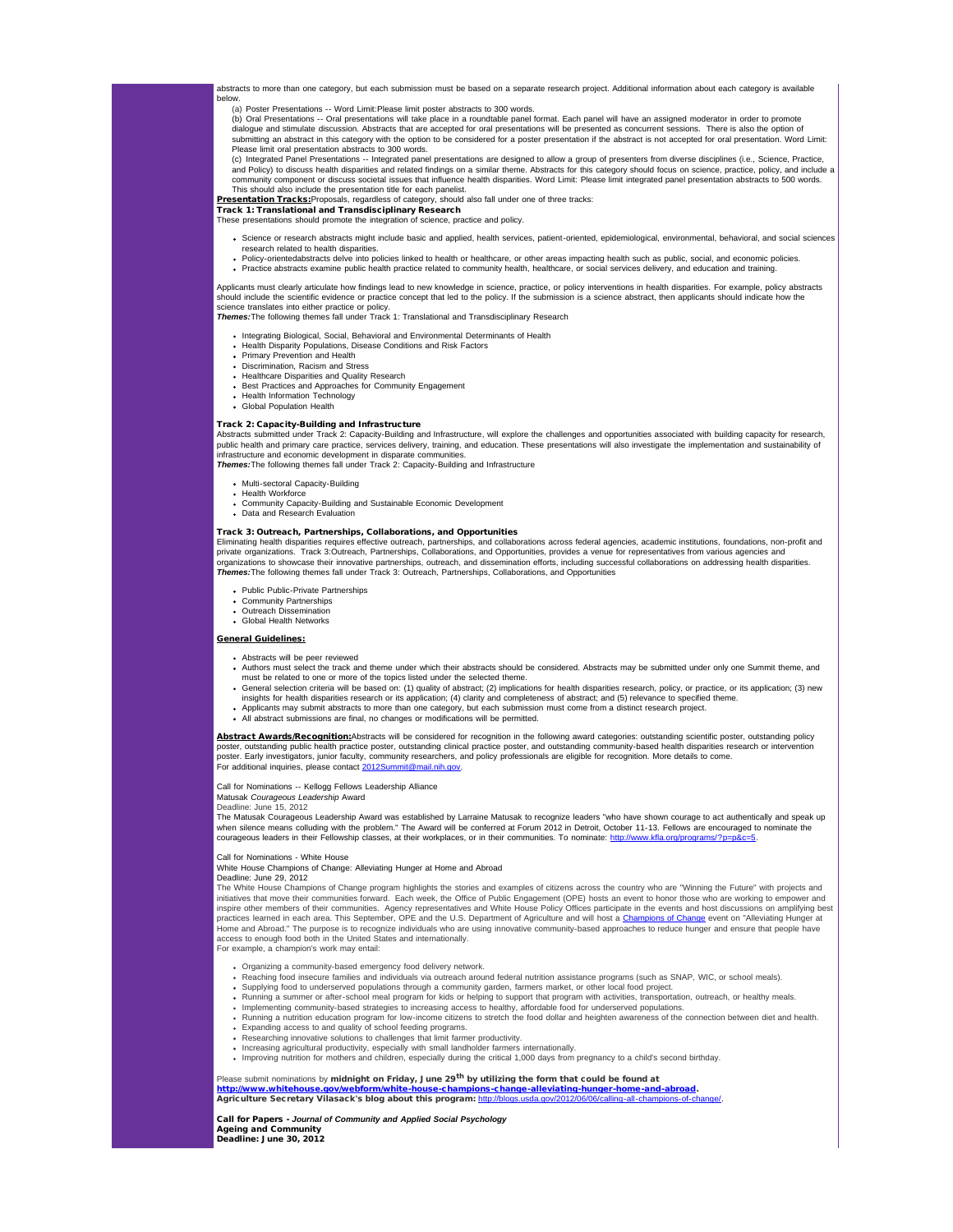The Journal of Community and Applied Social Psychology has issued a call for papers on Ageing and Community. Abstracts are due June 30. See below for more<br>info and complete details in the attachment. The rapidly rising pro the early 21st century. While discussions on that issue have often focused on issues of dependency and economic burden that accompany this new demographic reality, not enough has been said about the possibilities which ageing brings for local communities around the world. Social isolation and loneliness are key challenges for an ageing population, particularly in the contemporary era when families migrate across the world and where there are stark differences in community supportiveness both within and across world regions. Yet there is growing evidence of older adults' place in fostering community cohesion and productivity and of a range of responses aimed at integrating and supporting older people. Much of community vitality can be credited to older people themselves, and involves<br>understanding how older people actively contribute to communities. Ho exclusion from social relationships, material resources and community settings that enhance quality of life-and which are most likely to be marginalized. This special issue aims to explore this diversity of older persons and of the communities in which they live by establishing a dialogue between social/community psychology and<br>social gerontology. In particular, we want to examine how s maintenance, quality of life and relational well-being and allow for a more empowering social representation of ageing and of older people. Reciprocally, we will welcome papers that can help us to understand better the social psychological factors, such as stereotypes between historical generations that can hinder or promote the development of age-friendly communities be they understood in the formal context of the WHO-sponsored initiative or in less formal arrangements. We will also welcome manuscripts that explore innovative research methods to study ageing in social and community psychology. Manuscripts from all world regions are welcome.<br>For more information: <u>http://www.kellogghealthscholars.org/n</u>

#### Call for Nominations - The Robert Wood Johnson Foundation Young Leader Awards Recognizing Leadership for Healthier America

Deadline: July

The Robert Wood Johnson Foundation Marks its 40th Year by Honoring Young Leaders through Awards. For 40 years the Robert Wood Johnson Foundation (RWJF)<br>has been helping Americans lead healthier lives and get the care they Recognizing Leadership for a Healthier America. Up to 10 awards will be given to young leaders, 40 years of age and under, who offer great promise for leading the<br>way to improved health and health care for all. Each winner 2012, and July 16, 2012. Award winners will be announced at a RWJF October 25/26, 2102 conference in Princeton, NJ. To view the Call for Nominations and complete information about selection criteria and nomination requirements, visit [www.RWJFyoungleaderawards.org](http://r20.rs6.net/tn.jsp?e=001ta6zu6pY3fI6YWXL79Z3dxWXsFNO4odo0vHP9ooK3_XyMw8-iHuHxKqpRBPztq5QknSvb-GnTkGlQsX-ICkRN23UHpy-gcef6U32NFoP2r5yXFwdTYz4zw2Rh-xYP54O). The Young Leaders Awards will recognize emerging leaders who have demonstrated the characteristics needed to improve health and health care through leadership and innovation. These characteristics - a<br>combination of personal attributes, commitment to health and potential to become a greater leader in the coming years. Some of the characteristics a nominee will have demonstrated include:

\* The ability to bring others together to achieve results greater than what a single person could bring about; \* The capacity to apply learning beyond the boundaries of a single discipline;

\* Has developing great ideas into products, services or policies that have made a difference in the health and health care; and

\* Made an impact on health and health care that extends beyond an initial group or people to reach additional populations and will likely be sustainable over the decades ahead.

For the complete list of young leader characteristics sought, please visit [www.RWJFyoungleaderawards.org.](http://r20.rs6.net/tn.jsp?e=001ta6zu6pY3fI6YWXL79Z3dxWXsFNO4odo0vHP9ooK3_XyMw8-iHuHxKqpRBPztq5QknSvb-GnTkGlQsX-ICkRN23UHpy-gcef6U32NFoP2r5yXFwdTYz4zw2Rh-xYP54O) These Young Leaders might work, for example, in government, business or not-for-profit organizations and may come from a variety of geographic, disciplinary and philosophical orientations. Examples of potential<br>young leaders include but are not limited to: scientists wo could lower the cost of health care; role models or behavioral scientists who could greatly increase health consciousness and healthful behaviors; change agents<br>shaping policy, systems, or behavior, who could successfully learning approaches that show the way for other communities. A prestigious panel of experts from diverse fields of innovation will select the awardees to recommend to RWJF.

Call for Abstracts - 4<sup>th</sup> Asia-Pacific HIA Conference

HIA for enhanced healthy life expectancy and well-being

October 9-11, 2012 Deadline: End of July 2012

The 4th Asia-Pacific HIA Conference will be held 9-11 October 2012 in Seoul, South Korea. Instruction for abstract submission and HIA Themes can be found at the following Korean website: <u>http://hia.kihasa.re.kr/</u> (the English HIA website will be ready soon). Participants are welcome to present papers (oral or poster presentation)<br>on HIA-related topics. Please email your abstract iaia.org/specialmeetings/asia-pacific-hia/documents/Invitation%20and%20Call%20for%20Abstracts0503.pdf.

### Call for Nominations - Kellogg Fellows Leadership Alliance

Ray Gatchalian Spirit of Leadership Award

Deadline: July 30, 2012<br>The Ray Gatchalian Spirit of Leadership Award recognizes compassionate, courage, and risk-taking individuals with a talent for getting things done in honor of the late Ray Gatchalian (KNFP-05). The Award will be conferred at Foro Latinoamericano y Caribeño in Valladolid, Mexico. All Fellows working in Latin America and the Carribean are eligible for nomination. To nominate: http://

### Call for Papers - *Progress in Community Health Partnerships* and the Albert Einstein College of medicine of Yeshiva University Special Theme: Maximizing Community Contributions, Benefits, and Outcomes in Clinical and Translational Research Deadline: August 6, 2012

<span id="page-3-0"></span>We are happy to remind you about the August 6, 2012 deadline for our special themed call for papers and products on "Maximizing Community Contributions, Benefits, and Outcomes in Clinical and Translational Research." This is a call for products for CES4Health.info and for manuscripts in partnership with the journal<br>*Progress in Community Health Partnerships* (PCHP) and the

- *Content:* For this call, we are particularly interested in understanding the accomplishments, best practices and challenges that community partners have experienced in their engagements with Clinical and Translational Science Awards and other research institutions. We place a priority on community authored
- and co-authored papers and products that clearly reflect community perspectives on community-engaged research and evaluation.<br>*Deadline and Information:* The deadline for submitting papers and products in response to this details.

Call for Early Career Reviewers - National Institutes of Health, Center for Scientific Review

Early Career Reviewer (ECR) Program<br>Please send your current CV or biosketch along with a list of terms that describe your scientific expertise to us at <u>[CSREarlyCareerReviewer@mail.nih.gov](mailto:CSREarlyCareerReviewer@mail.nih.gov)</u> . For more information about the ECR Program, visit [http://public.csr.nih.gov/ReviewerResources/BecomeAReviewer/Pages/Overview-of-ECR-program.aspx.](http://r20.rs6.net/tn.jsp?e=001ta6zu6pY3fJL8CIUdvxZcBpBy-o0Jms8I8AGAoxlreUryuC7anMPiWUPEbZUVThLtEUC-YLmG5rVCSFZvkt_tcd9-M2O9Dh2qFb4e2zT0zJ7OzpaD6LO5B888I7r1FSJy-0fzwluTsHXNPEDtWYkQoxWHk3FIDrxLonkzuITpYTg5t8pPZMzxIJ6-JsrlcFtiRqttZfHQzM3IksSDSWJiw==) [back to top](#page-0-4)

# CAREER DEVELOPMENT

# Centers for Disease Control and Prevention

# Fellowship on National HIV Behavioral Surveillance for Young Men who Have sex with Men Demonstration Project

Background:CDC's National HIV Behavioral Surveillance system (NHBS) collects risk behavior and seroprevalence data on adult men who have sex with men (MSM). There is currently no system to monitor MSM under the age of 18 and CDC will be implementing the young MSM (NHBS-YMSM) demonstration project. NHBS-<br>YMSM will have the following goals: 1) identify the most effective recruit conduct ongoing HIV behavioral surveillance, 2) assess differences in HIV risk behaviors, HIV seroprevalence, HIV incidence and other HIV-related outcomes by recruitment strategy, and 3) assess exposure to and use of prevention and HIV testing services among this population and identify gaps and missed opportunities for<br>prevention interventions. We are recruiting an ORISE fello priority, high-impact issue in domestic HIV/AIDS surveillance. Given the rising incidence of HIV infection among young MSM, especially for those from racial and<br>ethnic minorities, data from this demonstration project will YMSM data may be used by public health officials and researchers to identify HIV prevention needs, allocate prevention resources, and develop and improve prevention programs that target the young MSM community. The fellow will also gain valuable work experience at CDC with the potential for renewing the fellowship for another year depending on availability of funds.

Duties: The exact duties of the fellow will be based upon consideration of his or her particular skill set and/or interests. However principal duties will be selected from among the following:

- Assist in writing and editing demonstration project protocols and submission packages, e.g. for institutional review boards or the Office of Management and Budget.
- 
- Assist with development of data collection instruments, e.g. surveys, and analytic plans, for accomplishing demonstration project goals.<br>Coordinate project activities among 3 demonstration sites. Field protocol questions a
- Analyze data and present findings in document, PowerPoint, or oral form. Prepare manuscripts for publication in peer-reviewed journal.

ons: The successful applicant will have some or all of the following qualifications specific to this position: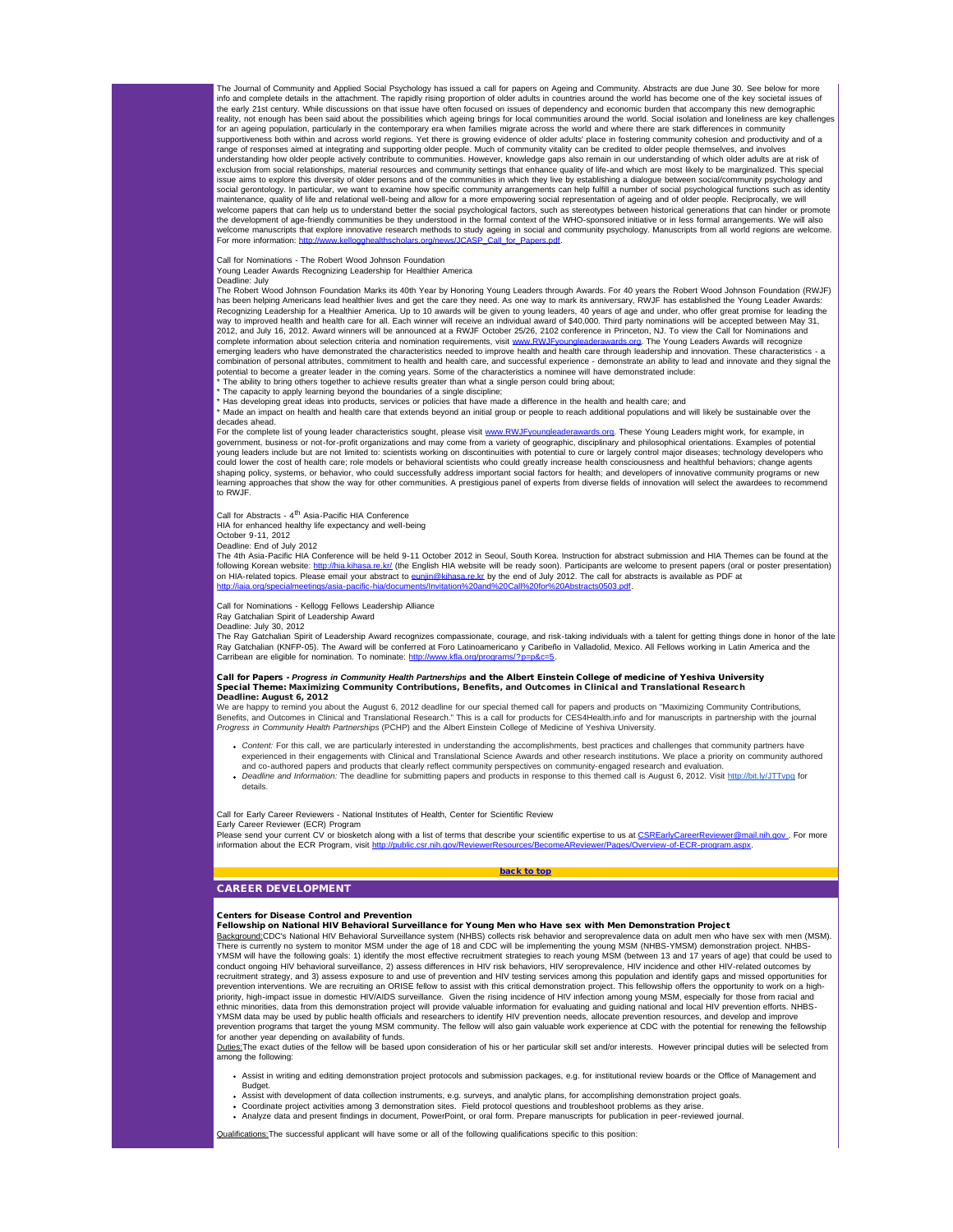- Doctoral (PhD, MD, etc.) or Master's degree in epidemiology, public health or a related field required. Strong writing and communication skills. Experience in scientific writing preferred.
- 
- Background in epidemiology and/or survey sampling preferred. Data management and data analysis (using SAS) experience preferred.
- Experience with populations at risk for HIV and/or adolescents preferred

This fellow will be hired through the Oak Ridge Institute Science and Education Fellowship (ORISE).

Position will be based in the CDC Corporate Square offices, Atlanta, GA.<br><u>How to Apply:</u>interested persons should send their CVs to Alexandra Balaji at <u>[dvi7@cdc.gov](mailto:dvi7@cdc.gov),</u> 404-639-4336.

# Johns Hopkins Medicine International

Director (req # 41077) and Senior Associate (req # 40469)

The link for the positions open with Hopkins, each with descriptions: [https://www.healthcaresource.com/johnshopkins\\_i/index.cfm?](http://r20.rs6.net/tn.jsp?e=001ta6zu6pY3fJWFVKhCKUPDB1adfYD-pltT60u6UjvvxN6Nskjj0lNd-CzE9mqxd8nBXCneiZ4C6ZVv2UUuWLusuQEVfd4K2XHpiN8v44aNgOAC0Sy86hgxZMr8ipvuF0ogbw6CKjvxluoNKxmf6tzmo2Tc8DQOepHRYbGXZ5c_xWX6U9rGWAOoHlTmZz6lnhKdITw8owYQuCbNSoIuE5sNr1LfeYMmaY4kEwcM5euUKc_s7VBsMncwc4BaH7NhE9L753B4LVZvrWNMH71Su6geuB88JIYXG6vDIDJfFPS6Ii7O0sciiuJmHbR_PkV92tkMa6lw2xYKFmbMyuheNM-2XXzzrsGDDsz8tJmXa1Fmdb_lt0gbd_9wC-kYZsJs7VbkHhnaYv_33SaHl2_J7lG0l3cKkRvmnDh)

<u>[&ijobcatid=100&cjobattr1=All&reqnum=&fuseaction=search%2EjobList&nkeywordsearch=&ijobrowset=1&template=dsp\\_job\\_list%2Ecfm&ifacilityid=10000&ideptid=51883](http://r20.rs6.net/tn.jsp?e=001ta6zu6pY3fJWFVKhCKUPDB1adfYD-pltT60u6UjvvxN6Nskjj0lNd-CzE9mqxd8nBXCneiZ4C6ZVv2UUuWLusuQEVfd4K2XHpiN8v44aNgOAC0Sy86hgxZMr8ipvuF0ogbw6CKjvxluoNKxmf6tzmo2Tc8DQOepHRYbGXZ5c_xWX6U9rGWAOoHlTmZz6lnhKdITw8owYQuCbNSoIuE5sNr1LfeYMmaY4kEwcM5euUKc_s7VBsMncwc4BaH7NhE9L753B4LVZvrWNMH71Su6geuB88JIYXG6vDIDJfFPS6Ii7O0sciiuJmHbR_PkV92tkMa6lw2xYKFmbMyuheNM-2XXzzrsGDDsz8tJmXa1Fmdb_lt0gbd_9wC-kYZsJs7VbkHhnaYv_33SaHl2_J7lG0l3cKkRvmnDh).<br>Particularly of importance is the **Director (req # 41077)** and **Se</u>** (even if they apply online), this helps ensure they track any good candidates.

## Physicians for a National Health Program, Chicago, IL

#### Executive Director

Physicians for a National Health Program ([www.pnhp.org\)](http://r20.rs6.net/tn.jsp?e=001ta6zu6pY3fJc1NjvFTsg1FXBZEp1mDYw85sXORW4wZO_JKeeSyRkxrrO5RbrDSwCtenR037odDbBH94AVy3ZYm4Q9WM5-03X9JWo2ZrQMSg=), a not-for-profit membership organization of

physicians and other health professionals advocating single payer "Improved Medicare for All" national health insurance, headquartered in Chicago, seeks an Executive Director with exceptional development, marketing, and communication skills to lead organizational growth. Salary and benefits commensurate with<br>qualifications. Send resume, cover letter, and writing sample to EDs organization. The Executive Director is responsible for facilitating and coordinating the efforts of the

members, who mainly carry out the organization's work, and will have the challenge of answering to a large leadership group with extensive training and experience in<br>heath care and holding strong opinions on health policy. \*Experience and Motivation\*

<sub>ononce</sub> and momatem.<br>
ommitment to social justice and not-for-profit single payer national health insuranc

- 2. Experience in health policy or a related field.
- 3. Experience in professional marketing, organizing, or other relevant organization building experience in a not-for-profit setting.
- 4. Project management and staff supervision.
- 5. Grant writing.

\*Communication and Leadership\*

1. Demonstrated leadership and supervision skills. 2. Strong written and verbal communication skills

- 3. Strong interpersonal skills.
- 4. Ability to work well with physicians, medical residents, and students.
- 5. Ability to promote collaboration among the staff, chapters, membership, and the Board to achieve

PNHP's mission.

#### University of Alabama at Birmingham

# Faculty Positions-Open Rank

Ity positions at the Associate or Professor levels with a 12-month appointment are being sought by the Department of Health Behavior, School of Public Health, University of Alabama at Birmingham (UAB). An established record of research and publications in the modification of health-related behavior risk factors is required. The Department has established research programs in substance misuse and behavioral economics; tobacco control; obesity and physical activity; STI/HIV<br>prevention; child health; family care-giving; and risk and re behavioral economics, experience with multidisciplinary collaboration, and strong quantitative skills are encouraged to apply. The applicant must have a PhD, DrPH, or ScD in the social, behavioral, or related sciences. A record of publications, extramural funding, and excellence in teaching are required for the Associate Professor or Professor ranks. Successful candidates are expected to pursue independent research, participate in collaborative research programs as appropriate to her/his interests, and teach in the department's MPH and PhD degree programs. Rank, tenure status, and salary will be commensurate with candidate qualifications. The positions will remain open until filled. UAB is an urban, dynamic Research University with over 17,500 students enrolled in 10 schools and the College of Arts & Sciences. UAB ranks among the top 25 universities receiving NIH funding, 10<sup>th</sup>among public universities. UAB has over 20 University-wide Interdisciplinary Research Centers and is nationally recognized for its high quality medical center and research and training programs in health sciences. UAB is dedicated to broadening the diversity of its faculty, staff, and students. We serve a multicultural student body. Students enroll from every region of the nation and from some 100 countries<br>worldwide. Established in 1981, the UAB School of Public Hea consistently ranked second among UAB schools in successfully competing for extramural funding. Interested applicants should submit current curriculum vitae, a sample of recent publications, a cover letter that discusses qualifications and reasons for interest in a position, and four letters of support to Dr. Susan Davies, PhD, Search Committee Chair, RPHB 227, 1530 3<sup>rd</sup> Avenue South, Birmingham, AL 35294-0022, (205) 934-6020, or by e-mail to estra

**University of Washington**<br>Assistant Professor (WOT), Global Health Economics The Institute for Health Metrics and Evaluation and the Department of Global Health within the School of Medicine and the School of Public Health at the University of Washington are recruiting to fill one full-time faculty position at the Assistant Professor without tenure level. Primary in the School of Medicine, and joint (secondary) in the School of Public Health. The successful applicant will have a PhD in economics or health economics. The successful applicant will have demonstrated research involving financial, economic or statistical analysis with a focus in health. Prefer experience in working on quantitative research linked directly to global health policy. This faculty member will take on an important leadership role in mentoring pre-doctoral and post-doctoral fellows working with analytical methods applied to health challenges. All University of Washington faculty engage in teaching, research, and service.<br>Salary DOE + excellent benefits. Applicants should forward

<span id="page-4-0"></span>to: Christopher J.L. Murray, MD, D.Phil., Institute Director Institute for Health Metrics and Evaluation University of Washington 2301 5th Avenue, Suite 600 Seattle, WA 98121

#### World Bank

# Consultants in Health Equity and Financial Protection Analysis

In carrying out its analytical work and supervising the implementation of projects, the World Bank relies on the support of experienced consultants. The analysis of household surveys, and especially the measurement of equity and financial protection, is one area where expert help is often needed.<br>Consequently, we would like to maintain a database of consultants with expertise in this

this email with: (i) a recent CV

(ii) the supplemental questionnaire included in this email.

The is no deadline, but since opportunities keep becoming available, your expressions of interest are keenly anticipated. Your CVs and supplemental questionnaires will be made available ONLY to Bank staff, either via email or via the intranet. They will not be shared externally or posted on the internet.<br>Please reply to adept@worldbank.org and feel free to share with others who migh **Please reply to a control bank**.org and feel free to share with others who might be interested.

# [back to top](#page-0-4)

# CONFERENCES AND EVENTS

American Public Health Association Annual Meeting and Exposition Prevention and Wellness Across the Life Span

San Francisco, CA

October 27-31, 2012

Join your colleagues at the American Public Health Association Annual Meeting and Exposition in San Francisco, CA, October 27-31. Experience over 1,000 scientific sessions focusing on the latest public health challenges, 700 booths of state-of-the-art public health products, networking opportunities, Public health CareerMart and<br>so much more! The meeting theme this year is <u>Preventi</u> are now open! Take advantage of early-bird discounts and register today at <u>[http://www.apha.org/meetings/registration](http://r20.rs6.net/tn.jsp?e=001ta6zu6pY3fLgAYxUdccBnZ6tg28Ee15skGOu5ohuuvPmLY4Md_jWoAV1d8PGqY9zd2EDgORJWCK0sQAykKX8HdKfEUV-0Butu9s4FQQ7WgKfHYyCfbwzuQ-joQdgf2kvdpAiuhotQzQ=)</u>. Complete your online registration and you will<br>be linked to a housing form pre-populated with your con attendees are able to view hotel photos and details on the APHA housing website. Make your reservation early to select the hotel of your choice. Reserve your room

# today at <u>[http://www.apha.org/meetings/housing](http://r20.rs6.net/tn.jsp?e=001ta6zu6pY3fKC6el2YO5ShxZQfA3pLarc5VA9zz3GpioLO8ML2doy0zVVexIfIYw6l-dyU_M02XCPvGcZ7uprjnnAS7S6vw9RaTmYuZ9LnbbqSz3p8LSaMjIuAA7zJc6r)</u>.<br><mark>2012 Annual Meeting Highlights</mark>

Opening General Session - The Opening will feature best-selling author,**Gail Sheehy**; CDC Director, **Dr. Thomas Frieden** and Executive Vice President and<br>Chief of Medical Affairs at UnitedHealth Group, **Dr. Reed Tuckson.** Keynote Speaker, Angela Davis, will discuss her research into prison systems around the world and the importance of building communities of struggle for economic, racial and gender justice. More information at http://www.acial.org/meetings/highlights.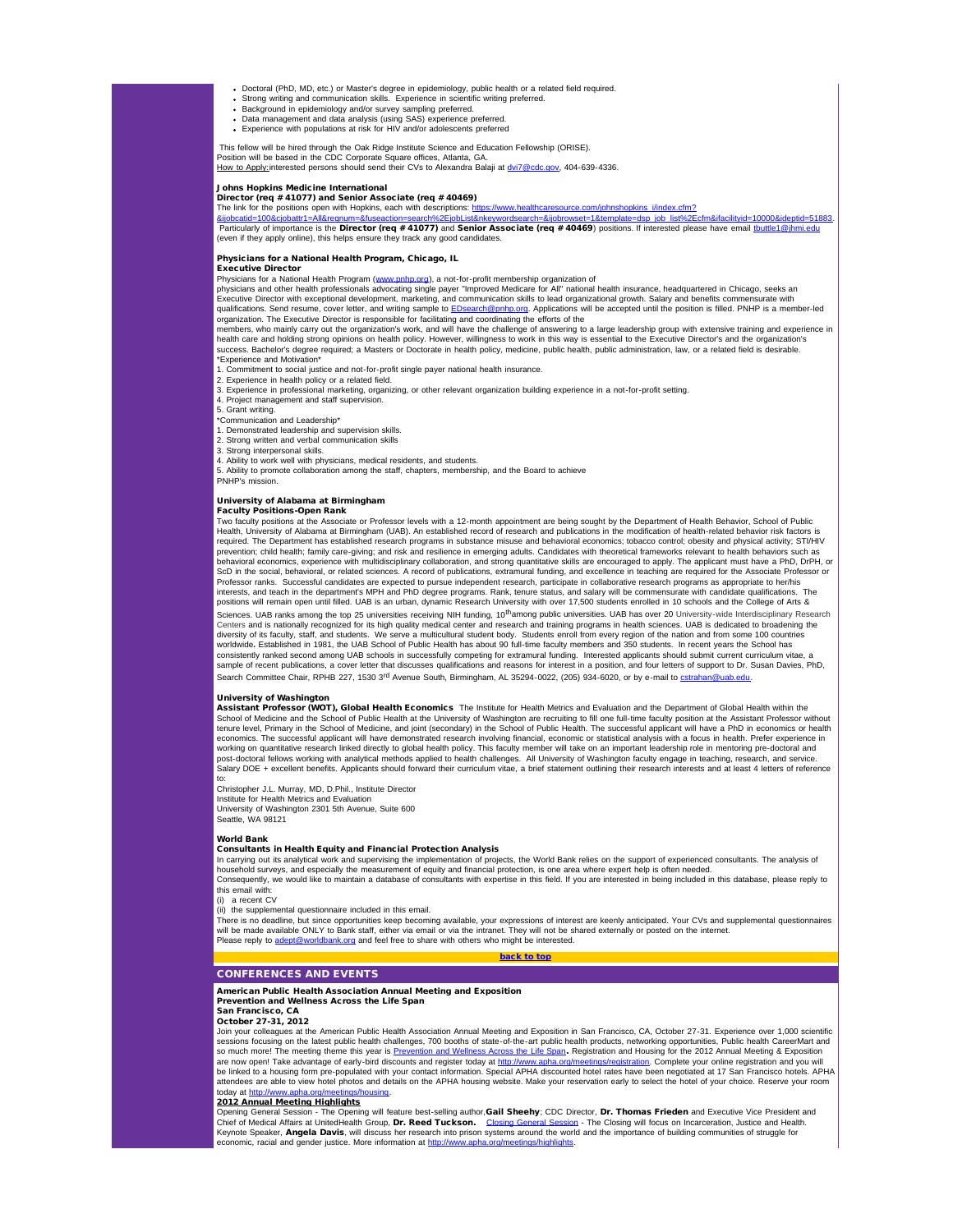To register: https://show.jspargo.com/apha12/Registration/default.

# HIA 2012

12<sup>th</sup> HIA International Conference Quebec City, Canada

August 29-31, 2012

HIA Conference 2012: Registration is open. We received nearly 200 proposals for oral presentations and posters from the five continents. This unprecedented interest<br>gives us the opportunity to develop a program to meet you conference: <u>www.hia2012.ca/105/Preliminary\_Program.html</u>. In summer, Quebec City takes on a festive atmosphere. Join us! Register by visiting the website of the<br>conference: <u>www.hia2012.ca/98/Online\_registration.html</u>.

# [Hopkins Center for Health Disparities Solutions at the Johns Hopkins](http://r20.rs6.net/tn.jsp?e=001ta6zu6pY3fL7ZMsaPq9gvGDHpMOiVbM-OWphiQTIad-qBPL3N4Fkg5SfsvqjIBvvnKsMEI9h6WkxF3zAe2wEPYXGVlZVWtKmbXEAIgqRdjXIuJBRTb918qA1fnHXcVT1jPBTWf5FLbQ=) I[nternational Conference on Health in the African Diaspora](http://r20.rs6.net/tn.jsp?e=001ta6zu6pY3fKfVb1ZwIidIHCwgV5Q5WhjPvPzid3bpZ891nmPJSIHDrUaFKentn9M0oDAIrKHI75d-zXRol2IuXwC_LHy3qPn4RAm4RpxVvU=) Baltimore Renaissance Harborplace Hotel **July 5-8, 2012**

<mark>[ICHAD.com](http://r20.rs6.net/tn.jsp?e=001ta6zu6pY3fKRd-lIaCOTu5TYzEH7Xnt1gJIFTnqUmNNFEyA5zZTLjfke9jYVzkz8PJoaAHL6tmuYMfcImgU_ZnhvYja-jne1)</mark><br>A uniquely multidisciplinary conference, ICHAD 2012 will bring a broad spectrum researchers, policymakers, health and development advocates, and health journalists from across the globe. Conference participants will share critical knowledge about major health challenges confronting African descendants, including chronic disease,<br>HIV/AIDS, maternal and child health, mental health, hea from a dozen disciplines focusing on 14 countries, including Belize, Brazil, Canada, Colombia, Jamaica, Panama, Peru, and the United States. The project will produce a book comprising conference papers. Do humans carry history in their bodies? According to organizers of the International Conference on Health in the<br>African Diaspora - ICHAD 2012 - today's health disparities faci Transatlantic Slave Trade," which ended over a century ago. "ICHAD 2012 is essentially a 'case study' of a regional population with a peculiar social history," said Dr. Thomas LaVeist. He said this history has given rise to social, cultural, and economic patterns that, in turn, perpetuate distinctive racial patterns in health. Today, there are approximately 160 million descendants of the Transatlantic Slave Trade living in the Western Hemisphere - from Canada to Argentina. Roughly 3 out of 4 blacks in the region live south of the US border. During the period of slavery, which lasted from the 15th to the late 19th centuries, African captives were shipped across the Atlantic and dispersed widely throughout North America, Latin America and the Caribbean. The demise of slavery was promptly followed by regional<br>patterns of racial marginalization. Sharp racial inequities persis sicker, receive less health care and a lower quality of care, and die younger than the general population. Afro-Brazilians are twice as likely to live in poverty compared<br>to the general population. In Colombia, babies of A multidisciplinary conference that will explore how the descendants of the slave trade are faring and what can be done to improve their health. "History provides a<br>powerful lens for understanding the present," said LaVeist, LaVeist. He said conference organizers strongly support the <u>United Nations International Day of Remembrance of the Victims of Slavery and the Transatlantic Slave<br><u>[Trade](http://r20.rs6.net/tn.jsp?e=001ta6zu6pY3fJ0gmgX0TvW362Kx6PGXtcLqIbknwU7WmijPIo8ivnmC7OvPduf68neCClo7d314M8wj0HfLc4Nf__YcSj5R2FsjtfCqDmuEvzF0rADzhmLig6_pVOS5verwScKEKq9RCdBPDoEpdkLHw==)</u> (March 25). ICHAD 2012 is organized by the Hopkins </u> conference is funded by a grant from the W.K. Kellogg Foundation. To register or obtain more information, visit [www.ICHAD.com](http://r20.rs6.net/tn.jsp?e=001ta6zu6pY3fIfTijesKsE6I_K3nNPJTeSPsbCfvzJmWvIh7k90Ob-TfT3LCO4yIDlrgi8IR6nLqLVBXBCE67v_stiiHAraobOpV2dMXLGQ_w=). The website is available in English, Spanish, and Portuguese

# International Community Psychology Conference Barcelona, Spain June 21-23, 2012

I'd like to bring to the attention of all the CBPR list the upcoming International Community Psychology Conference being held in Barcelona, Spain, June 21-23, 2012. While largely based in psychology, the conference crosses disciplinary boundaries, and is focused on social justice and community change.<br>From their website: "At this conference we propose, as a specific focus of discussio the psychological crisis, social crisis and the social exclusion presented in various national and local realities. University of Geneva - Switzerland

Community development and empowerment.

- Diversity theoretical, methodological and evaluative research and community action.
- Community Action and Public Policy.
- Interdisciplinary social work and community work.
- Community and sense of community. Ethical and value aspects of action and community role.
- 
- Community and community action at the crossroads of the local and global.
- Community social implications of "new technologies" and educational software. Visible and invisible violence."
- 

# For more information, go to: [http://www.4cipc2012.org/?lang=en.](http://r20.rs6.net/tn.jsp?e=001ta6zu6pY3fLfsCHP3LPjNeOtY1FWdmnVYT-jC9rA8QsswYgyVpbzws-48ob5QsG7Vq2E63gZ3Be5WCH65NWHCWM_6ng39P9yEGoBWAUrSHG9jx8Ex-t9qb7TvoLZGfVv)

# Kellogg Fellows Leadership Alliance (KFLA)

Forum 2012: Leading Communities in the 21<sup>st</sup> Century, Resilience, Transformation, Transcendence

#### Detroit, MI October 11-13, 2012

It's about asking provocative questions

What is your recipe for Resilience? · What does the unfolding story of Detroit tell us about the future of the world?

# Our systems fail our children. What's worth saving? It's about working across disciplines

Today's problems are too complex for yesterday's solutions. Take a bold, new approach with innovative, cross cutting and intersecting programming. It's about celebrating relationships

Our resilience is fueled by the people who care about us, our well-being and our communities. Celebrate these relationships through class reunions and dedicated time to share stories.

It's about asking provocative questions

This gathering will bring together what are often viewed as divergent approaches to working on equity (policy, systems, data and advocacy) and healing (personal<br>impact, stories, feelings and transformation) between race, e To register: [http://www.kfla.org/programs/?p=p&c=275](http://r20.rs6.net/tn.jsp?e=001ta6zu6pY3fLaDVVUhbBaE9C4cyCAOPUXZwSwQUyUJrRNYfaXMs2MPkCHgokKNRuLRMTc8CFPjnj7_Mokc4vJuyWYkAonjuwLHQRKhoPP3Mee3qhIXSOEpR-J6ny1Sgnz3dxeLc9EF6qdrThigUSUlg==). For more information:http://www.kfla.org/forum201

National Academy for State Health Policy New Webinar: States Prepare for Medicaid's Growth Spurt June 20, 2:30-4:00 PM (EDT)

[Register here](http://r20.rs6.net/tn.jsp?e=001ta6zu6pY3fIrCYen6TUZV74eg4hF77uSK2bV9nbhIZQPQ930guIGxgRcB3GhbWxPCUr-ky0J24xbaqA06pEr_VzAG-oXHMC3IKpHv-9SlRX8P4fhekajSc4mjJm-z-TblIaKh1cJdlRArj40NouGYnhd3lIKNTu6TcBaL-3oUyTj9DUW8pGbUNJV4D6edSf5cFg_eH1flogsVVv2HLlaz_rAYnyUrL4JLMEioLqfbvsjaxmiiOcIzPlrF6uJRPD-6P9d9iL8T8iOCwmgnYeTwOV3_6EHzJBE)

By 2019, Medicaid is estimated to cover an additional 16 million of the most vulnerable Americans, significantly increasing the shape and size of the program. On this tate Refor(u)m webinar, officials from three states will provide a closer look at what states are doing to prepare. The speakers are:

- Nathan Johnson, Medicaid Policy Manager, Washington
- Elena Nicolella, Medicaid Director, Rhode Island
- Julie Weinberg, Medical Assistance Division Director, New Mexico

### National Center for Health Statistics (NCHS)

NCHS Course Offered at APHA 2012 - Monitoring the Public's Health: Using Data from the National Center for Health Statistics (LI2014) This course will introduce participants to the wide range of NCHS data sets, including those of the National Vital Statistics System, National Health Interview Survey,<br>National Health and Nutrition Examination Survey, Nati considerations, and methods of data access will be discussed. Examples of how NCHS data have been used to understand the population's health, influences on health, health outcomes, and health care access and use will be presented. For course information, go to<br>http://www.apha.org/programs/education/edannualmtg/LISchedule or contact Kassi Webster at kwebster@cdc.gov or 301-458 http://www.apha.org/programs/edannualmtg/LISchedule or contact Kassi Webster at kweb

# Public Health Association of Australia (NSW), the Australian Health Promotion Association (NSW) and the UNSW Centre for Primary Health Care and Equity Webinar: The Role of Health Impact Assessment in Promoting Healthy Urban Development: Webinar and Public Lecture in Sydney

**June 12, 2012 (4:00 p.m.-6:00 p.m. Australian Eastern Standard Time, Sydney)**<br>The Public Health Association of Australia (NSW), the Australian Health Promotion Association (NSW) and the UNSW Centre for Primary Health Care

would like to invite you to a webinar and public lecture by Professor Andy Dannenberg on Tuesday, 12th June. Date: Tuesday, 12th June 2012, 4pm-6pm Australian Eastern Standard Time (Sydney). Venue: Webinar or Kirribilli Club, 11 Harbourview Crescent, Lavender Bay, Sydney. RSVP: <u>mary knopp@sswahs.nsw.gov.au</u> for<br>login details or to register attendance. Please see the flyer at <u>h</u> Health Impact Assessment in Australia and New Zealand on Friday 15 June is now also being webcast. Details on how to register are at the bottom of the flyer.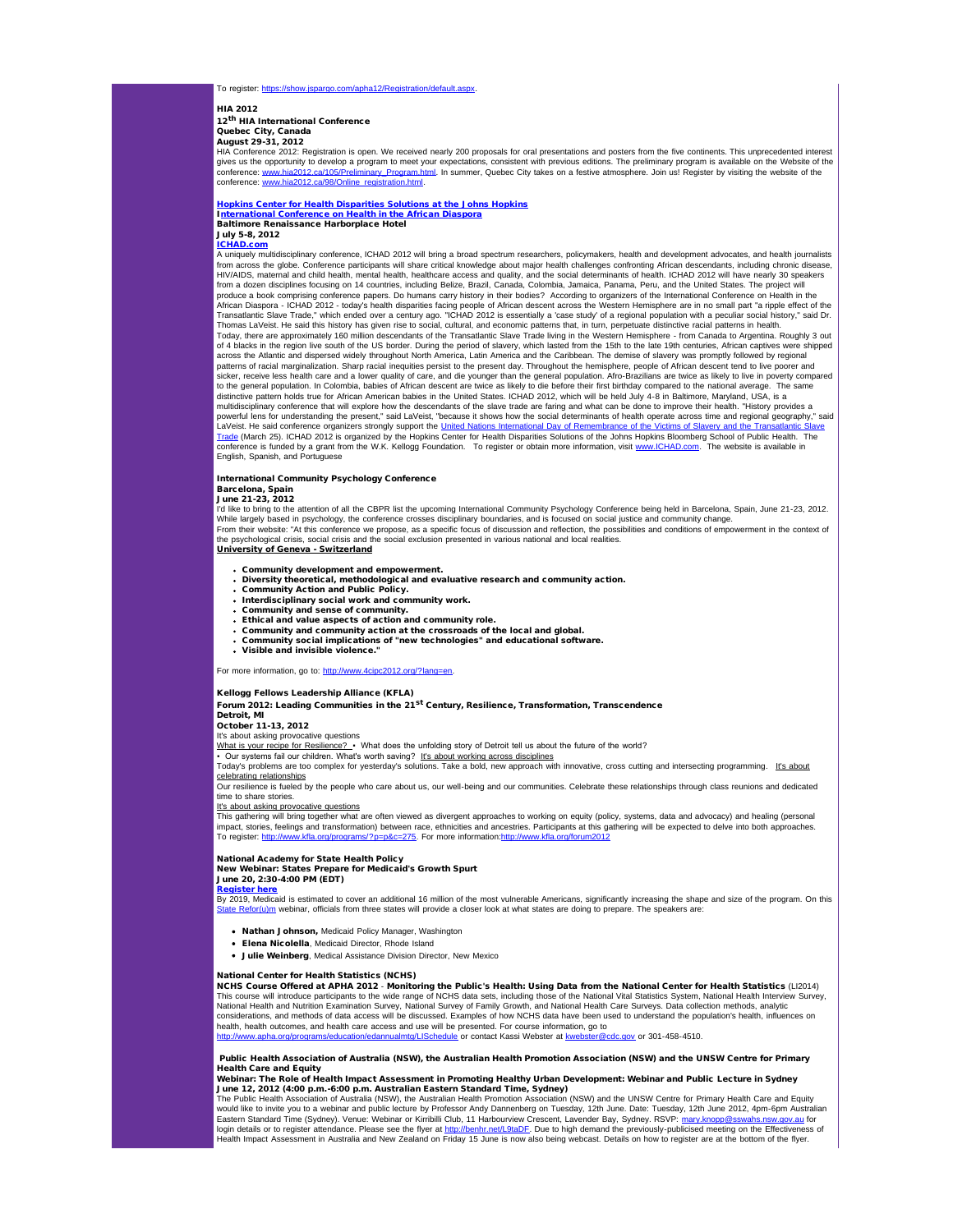Rockefeller University, Weill Cornell Medical College, and Memorial Sloan Kettering Cancer Center Successful and Productive Academic Research Careers

The Rockefeller University

New York, NY June 21, 2012 (11:45 a.m.-6:00 p.m.)

The Rockefeller University, Weill Cornell Medical College, and Memorial Sloan Kettering Cancer Center invite you to attend the second annual SPARC (achieving Successful and Productive Academic Research Careers) conference on June 21st, 2012 from 11:45 pm - 6:00 pm at The Rockefeller University. The theme for this<br>year's conference is building your academic portfolio. They will

<u>[http://svy.mk/KM0H9M](http://r20.rs6.net/tn.jsp?e=001ta6zu6pY3fKVVU4bXUXzHeLuH6006aGGyPp2mWNpozy_X7dOEzVjv3H_OX5ms0nKPDeY7JEf7DK-u_NRShsbOLrdCVO195c7vbWB8zF9Xf8=)</u>. Registration is free but space is limited. Advance registration is required. Below is a peek of some of the talks which will be taking place. For<br>more info on the conference, visit <u>http://bit.ly/Lk</u>

-The role of mentoring in building your academic portfolio, J.P. Sanchez, MD, Albert Einstein College of Medicine.<br>-What is the strength of your networks? : Building your Academic Portfolio through developing networks, Ber Rockefeller University

-Moving beyond promotions: Why is dissemination important? Carla Boutin-Foster, MD, MS, Weill Cornell Medical College

Panel 1: Productivity in publishing papers: · How to write a winning abstract - Laura Liberman, MD, Memorial Sloan-Kettering Cancer Center

- Manuscripts: What are journals looking for? - Olaf Andersen, MD, Weill Cornell Medical College<br>- Writing groups and negotiating authorship - Dennis J. Spencer, MD/PhD candidate, Weill Cornell / Rockefeller / Sloan-Kette

Panel 2: Media Communications - Communicating your research to a broader audience through the media · The elevator pitch - putting your best self forward in ten minutes or less

- The elevator plicit - patting your boot our terms in the timestand Public Affairs, The Rockefeller University.

· "Do's and Don'ts" of communicating with the media - Christine Hickey, Director of Communications, MSKCC

• What does your online presence say about your academic Portfolio: Working with your public affairs office - Myrna Manners, Vice President and Chief Public Affairs<br>Officer, New York-Presbyterian Hospital / Vice Provost, W

Panel 3: The art, science, and politics of good grantsmanship. Grants Overview: Olaf Andersen, MD

a. K awards - Teresa Evering, MD, The Rockefeller University, Aaron Diamond; Ana Krieger, MD, Weill Cornell Medical College

b. Minority supplements c. LRP - Loan Repayment Program - Carla Boutin Foster, MD NIH program officer Dorothy Castille, PhD, National Institutes of Health

d. Harold Amos awards, Linnie Golightly, MD, Weill Cornell Medical College

e. Industry Awards and Awards from Private Foundations - Brian Lamone<br>f. Working with your NIH program officers - Beverly Watkins, PhD - Weill Cornell Medical College<br>g. R awards (R01, R23) - Jonathan Zippin MD, PhD , Olaf

# The Black Caucus of Public Health Workers and the Society for the Analysis of African American Public Health Issues<br>"Health Disparities Across the Lifespan: Addressing Gender-Specific Health Inequities Among the African Di

October 27, 2012 Pre-conference meeting at the APHA Meeting

The Black Caucus of Public Health Workers (BCHW) and the Society for the Analysis of African American Public Health Issues (SAAPHI) would like to cordially invite you to participate in the 2012 BCHW/SAAPHI pre-conference meeting held October 27, 2012 in San Francisco, CA. BCHW and SAAPHI, affiliates of the American Public Health Association (APHA), are national public health organizations comprising researchers, physicians and health advocates dedicated to improving the overall health of African Americans. Both organizations promote and utilize scientific research to inform scientific knowledge, program development and policy decisions. To pre-register go to: http://www.<br>7:00-8:00 Registration

7:00-8:00 Registration Opens<br>8:00-8:05 Presidents' Welcom Presidents' Welcome

Selena Smith, MPA- BCHW President

\* Rebecca Hasson, PhD- SAAPHI President

8:05-10:00 "Maternal and Infant Health" \* Richard David, MD- University of Illinois at Chicago

Wennonah Valentine, MBA-iDREAM for Racial Health Equity

\* Moderated by: Diane Rowley, PhD, MPH- University of North Carolina at Chapel Hill

10:00-10:15 Break 10:15-11:30 "Childhood Obesity in our African-American Communities" \* Shiriki Kumanyika, PhD, MPH- University of Pennsylvania/African American Collaborative Obesity Research Network

\* Mildred Thompson, MSW- PolicyLink

\* Moderated by: Tiffany Gary-Webb, PhD- Columbia University

11:30-1:00 Lunch<br>\* View trailer for "The Gospel of Healing" with film director Paul V. Grant

\* Thematic poster session

The University of North Carolina at Chapel Hill Gillings School of Global Public Health

Minority Health Project to Eliminate Health Disparities Social Determinants of Health Disparities: Moving the Nation to Care about Social Justice

18<sup>th</sup> National Health Equity Research Webcast (formerly known as the Annual Summer Public Health Research Institute and

Videoconference on Minority Health) Broadcast Tuesday, June 5, 2012, 1:30pm - 4:00pm EDT

Live, interactive broadcast via Internet webcast from the Tate-Turner-Kuralt Auditorium at the<br>University of North Carolina School of Social Work (<u>[web site](http://r20.rs6.net/tn.jsp?e=001ta6zu6pY3fJF11L6qso35bY185wqk48ztMOnpXSX7MGiqtbbLy5O_EIsTT6YnTYGsfafJMFsGehrCQyTZcpaoUyEMxF45XHC))</u>

[http://www.minority.unc.edu/institute/2012/studio/](http://r20.rs6.net/tn.jsp?e=001ta6zu6pY3fK4SZVR6hRB56fOoiaWmAUIcxELTn5w_RmVHUQ8ytqOW-JuqfbqeDECMRU3jtS3XqaSb9Ve31jAvk0HtTbWNEaIW7DKHudz01X4X0JWpuXwTjieNIZYgMEtD-_ewuElUjm7kMOBlQMNQQ==)

- **Camara P. Jones, M.D., M.P.H., Ph.D.** [\(bio](http://r20.rs6.net/tn.jsp?e=001ta6zu6pY3fJCakXxt6i2l4m54JgR3gS5UEXbzq6Otg6WTM1co3cv-T1w2PLQVkCGulXpOOyztABx2GHyFKonjvoen3WbSwg7nNZ0kL-DDx6HubfKAI__Zzk1eqjc8V4GrJSfW5PtF_NoUd9LIIdMr8Z5eh3X3sQOx-Qf6v6tgMinrzOCg5DLAg==)), Social Determinants of Health and Equity, Division of Epidemiologic and Analytic Methods for Population<br>Health (p), Centers for Disease Control and Prevention (<u>web site</u>)
- . Ronny A. Bell, Ph.D., M.S. ([bio](http://r20.rs6.net/tn.jsp?e=001ta6zu6pY3fJ9ZQUIhCB7jgIEzCf2YODQ2iaEGMAmNqzF07ytprZdK8e7uwLHpvzZtv_9vcQe2Df2huexniJOHVwXBMdgINeUI4tXMG48bDSVxY_AfGfkW4MXDY9UXYE53CBbe5L6G6PIV2F4jWDnDZQyI6HnVTvod3qwm-C2AU0=)), Professor, Wake Forest School of Medicine and Co-Director, Maya Angelou Center for Health Equity ([web site\)](http://r20.rs6.net/tn.jsp?e=001ta6zu6pY3fIXC1uQNGmQEzLFMfMmuj1aQaf9TtjCQQ55Oew6uVneLMJYacLEAqQfbx8XLOgDZAYzUFNs70UFqVqYv1lPRMUhowlknj8rc2KnA89SYuBtlE_u7CokBMwx)
- . Aida L.M. Giachello, Ph.D. ([bio\)](http://r20.rs6.net/tn.jsp?e=001ta6zu6pY3fIRja7wPaK1O8Iskvgpcx_PHbjlEWwwzrUzF-xSc9QA4LZRUoenpwdngMqMEbuL4i3v4GVFBrlO4jlY70wN0QFfIQAhuMQuA2uDK9Vb0ZcJLeOa0s3ZRlVW) , Professor, Department of Preventive Medicine, Northwestern University Feinberg School of Medicine [\(web site](http://r20.rs6.net/tn.jsp?e=001ta6zu6pY3fJK25RYJsbcRvWnGQyTYAijI2UWB5er1m3JGMC37IJ6s6UfbQZ7CroxpMBM49yxZt_jFCwzC8jha08B-kragbG8MLVKQ-aE2WBVL5xrloeb7Q==) • Moderator: Cedric M. Bright, M.D., F.A.C.P. ([bio](http://r20.rs6.net/tn.jsp?e=001ta6zu6pY3fK3MrBnr3H4eL41N7opiY-N0PTf7CVY-WICBxinA5DWs0SJHHwzq4T4x36-rJC67UuDqGFrWRteizLW0NnX-yNtCVeVzY0DwvbYgyHDgSOKg7jb5nTI0yybWM0p8ZnImEwN_M8V8309Bu1HSSrteMzsAmiWpFBEDMOezGZYrcFNmsK52qQV5MhnJcLe2W0Sj1vV8BxgZqR34AndiChfV8U8Sb4O3XNyh88dQ9Zf2FOxAI5NtzR8jWK2)), Director, Office of Special Programs and Assistant Dean for Admissions, UNC School of Medicine ([web site\)](http://r20.rs6.net/tn.jsp?e=001ta6zu6pY3fK1VP9MIRUrijnL2W8K7scM9MYRRRt_BPlZlGNsL_Dfyyn-r2zWUsNVeI3Ila7hphW3dFgyhbDm7m_YgUg-kevC_nQxfmzUnUU=) and 112th President, National Medical Association ([NMA\)](http://r20.rs6.net/tn.jsp?e=001ta6zu6pY3fKWmWdLRtXymzPPsO8EjZ5GxMUjkRTcrpZmQisUuA-ugKlpvAHMyz8JG9_r9NlyAce8bhzxKAUYWupxEE-LsQA37t9R3pO6KOw=)

Related event: June 3 presentations by Dr. Camara Jones at the United Church of Chapel Hill (1321 Martin Luther King, Jr. Blvd) on ([information](http://r20.rs6.net/tn.jsp?e=001ta6zu6pY3fJC8Oh6KEgy4I9U0ga_c9T-0EIC6KrlBHUAO_lmYBzi5Zb4zeeXlKJgnzSPxDVteCduuOfGwmntzpT5o4Z1Ez-tcyvGLy_Rc7wv42ty7ReU9EoqjnmIwU5Ix1zi7_b-qnrB3qi82_xeyg801fuTP2J6Io7Vos1a1mvRIlIPDtK_TDeV-7wOKzSB)) More information coming soon: Presented by UNC Diversity and Multicultural Affairs (<u>[homepage](http://r20.rs6.net/tn.jsp?e=001ta6zu6pY3fI5SRRpDsyEcIJntanXZ2eNjwE874MYjRI0WrqG-qXbN9972ZH_gf9tS0uAEgbnYrfMUehWo1KrsLIeNzZP9j21kVQeqnZscu2hHOmQpnL7fA==))</u>; Minority Health Project, UNC Gillings School of Global Public Health<br>(<u>homepage)</u>; UNC American Indian Center (<u>homepage);</u> N

# University of Geneva - Switzerland

Course on: Inequalities in Health and Health Care

June 11 to June 15, 2012 Deadline: June 1, 2012 [http://bit.ly/IXNGew](http://r20.rs6.net/tn.jsp?e=001ta6zu6pY3fI8sZxlaP4ZiRQrPHoP7cAQbPqe6ySEItDLdgEwl5QZSDKYW1DMYh72ybYkVPdMzLzi0Nbc4x0NqSwUOXps8UutUwciTt_Yurk=)

The course is intended for PhD students and other researchers interested in the quantitative analysis of inequality and inequity in health and health care. It consists of five days of lectures and computing laboratory sessions on a number of topics related to the measurement and explanation of inequalities in health and health care. Apart from providing a general introduction to the range of approaches available to researchers, it also provides practical guidance on various issues of computation.

Illustrative examples draw on analyses conducted of OECD and developing countries.

<u>Objectives:</u><br>- To give students understanding of approaches to the measurement of health inequality and inequity employed in economics and other disciplines

- To make students competent in the computation of health inequality measures using Stata - To motivate students to conduct their own research into health inequalities

Prof. Eddy van Doorslaer (Erasmus University, Rotterdam),

Prof. Owen O'Donnell (University of Macedonia, Thessaloniki)

Course structure The course will consist of lectures, computing laboratories and completion of a data analysis exercise. Topics covered include:

1. Economic approaches to measuring health inequality: concepts and definitions, concentration indices and curves, statistical inference, dominance, socioeconomic vs total inequality, inequality aversion, inequality of opportunity 2. Decomposition of health inequalities

3. Measurement and decomposition of horizontal inequity in health care

4. Progressivity and redistributive effect of health financing 5. Measurement of financial protection in health: catastrophic expenditure and impoverishment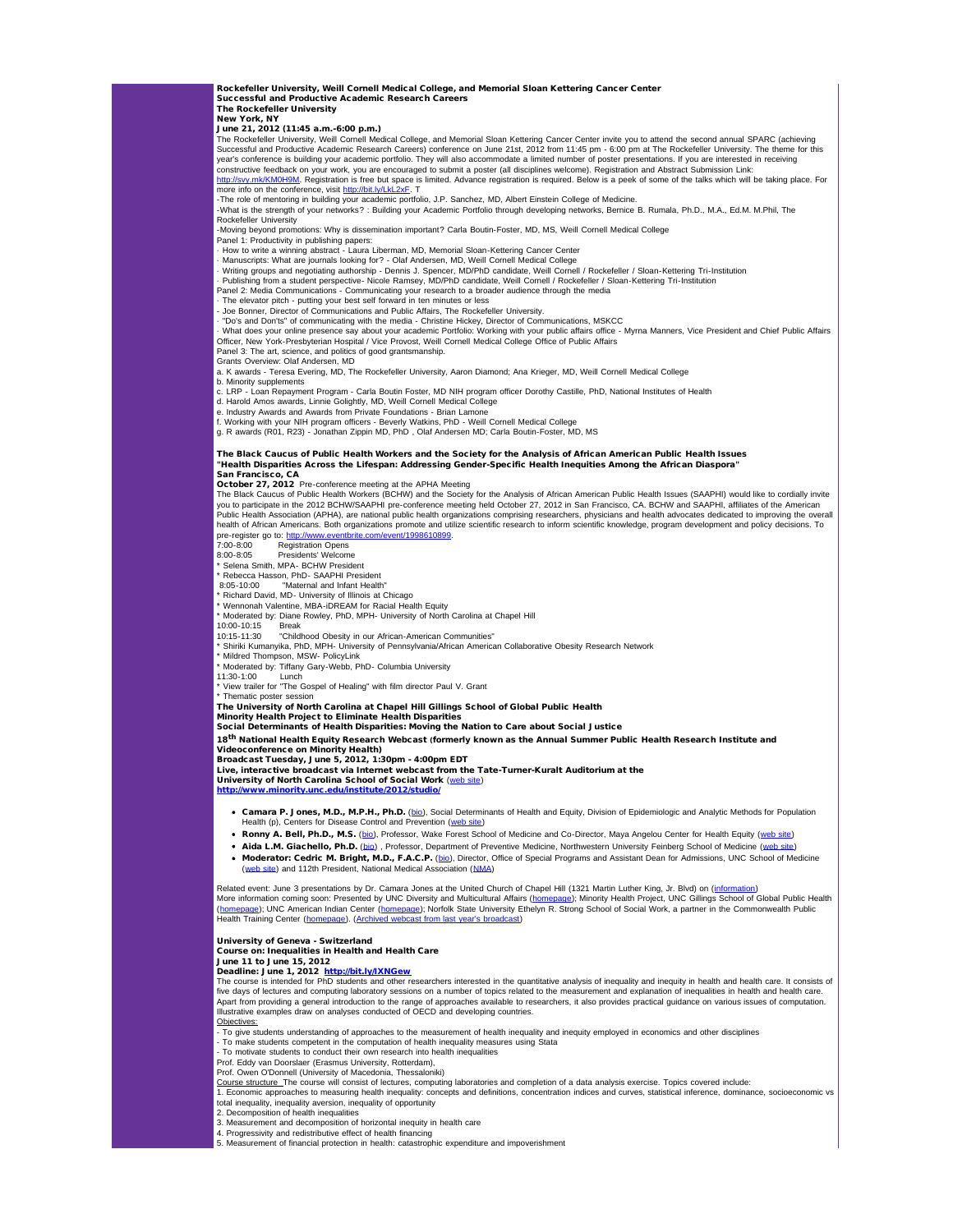Main bibliography\_\* Wagstaff A and E van Doorslaer, Equity in health care finance and delivery, Chapter 34 of the North Holland Handbook of Health Economics (Edited by AJ Culyer and JP Newhouse) 2000.

\* O'Donnell, O, E van Doorslaer, A Wagstaff, M Lindelöw, Analyzing Health Equity using Household Survey Data: a Guide to Techniques and their Implementation,<br>World Development Institute, World Bank, Washington DC, 2007.

<span id="page-7-0"></span>\* And relevant publications and recent Working Papers to be distributed at the course<br>For more information please contact Mrs Dominique Actis-Datta, <u>phdcourses.hep@unil.ch</u> International Doctoral Courses in Health Economi Swiss School of Public Health +c/o IEMS - Lausanne Switzerland.

# U.S. Department of Health and Human Services, Office of Human Research Protections Webinar on When the Regs Come a'Knockin': Nuts and Bolts of 45 CFR part 46 June 7, 2012 from 2-3 pm eastern time

The U.S. Office of Human Research Protections is pleased to invite you to their second in a continuing series of webinars designed to address critical issues of importance to everyone involved in the protection of human research participants: When the Regs Come a'Knockin': Nuts and Bolts of 45 CFR part 46 June 7, 2012<br>from 2-3 pm eastern time. This webinar will feature Elyse I. Su and requirements of the U.S. Department of Health and Human Services regulations for the protection of human research participants. This webinar is a basic offering<br>well-suited for those new to the field of human participa able to attend - an archived recording of the webinar will be available within two weeks at [http://1.usa.gov/KMnMK0](http://r20.rs6.net/tn.jsp?e=001ta6zu6pY3fLnVRJjbQB9NxxjQ4G0U6SMNXfAsuTFP8sb4VXG0BQXEf_Kl7X-7QpJVUV8atPP9v3-2QRxnanvJFdeLIvDmGxuGCBlbYv0Uzc=)

[back to top](#page-0-4)

# **RESOURCES**

Publications

# Addis Ababa Declaration, a call on Global Health Equity The World Federation of Public Health Associations (WFPHA) - Addis Ababa Declaration

<mark>[http://bit.ly/JMP6oS](http://r20.rs6.net/tn.jsp?e=001ta6zu6pY3fIRQNyBrkAlMOX-Nt9YLc8JyplrHCy2buNfdLrl21Xd_g8xvbqUqEth7sSPwdWPkw0rMTYmiK3M82Kgl2Gj540UOn7E4dY-xb4=)</mark><br>At the conclusion of the 13th World Congress on Public Health, held 22 - 27 April 2012 in Addis Ababa (Ethiopia), the WFPHA issued the: Addis Ababa Declaration, a call on Global Health Equity

*.......a call to act on closing some of the critical gaps in global health and well-being.......* ".......This includes working across sectors and disciplines and in true partnership with communities to:

1. Promote and attain social justice and equity in health by acting through a 'Social Determinants of Health' approach;

2. Accelerate the attainment of national and international development goals by building and redistributing resources to strengthen international, national and local capacity and leadership in public health;

3. Ensure that better context-specific, comprehensive and equitable targets covering universal health coverage and health for all are integrated into and made more

visible within the MDGs as soon as possible; well the note and strengthen, both numerically and in capability, the public health workforce, in addition to developing new and effective strategies to retain qualified health professionals;

5. Combat fraud and corruption, as these are major determinants of health that affect all, but especially the poor and vulnerable;

6. Recognize physical and mental disabilities and injury prevention as critical components of a public health approach to health equity; and, 7. Fulfill their financial pledges in respect of the MDGs and to, in addition, fulfill their pledges with respect to the Paris Declaration and to the political declarations on Non-Communicable Diseases and the Social Determinants of Health.

An article about the 13th World Congress on Public Health and the Addis Ababa Declaration appeared in the April 30 issue of the Huffington Post. *"Please mind the gap..."* by Dr. Peter Byass, Professor of Global Health and Director of the Umea Centre for Global Health Research (Sweden). Available a:  $H_n$ ://huff.to/Je2L

# Agency for Healthcare Research and Quality

<mark>[Aprende a Vivir: A Spanish-Language Videonovela about Type 2 Diabetes Management](http://r20.rs6.net/tn.jsp?e=001ta6zu6pY3fJUhOs-aqCiLnSrtbvEm45zSkOPOnnAm2rSw0x5JYi7_uph-iNUJ7TyQdmZTaKW8ikP9vC6Y5P-vmrzUfh2Z7CVXLfpiFa93XHvnUXTIHeXwubz7qGfv00B0ERCCQ2jBfo=)</mark><br>Aprender a vivir (Leam to Live) is a three-episode Spanish-language videonovela that provides information about type 2 diabetes management. reality of many Hispanics with type 2 diabetes who stop taking their medication due to unpleasant side effects or other reasons.

# **American Medical Association, Virtual Mento**

Integrating Immigrants into the U.S. Health System

### Arturo Vargas Bustamante, PhD, and Philip J. Van der Wees, PhD. *Virtual Mentor.* [April 2012,](http://r20.rs6.net/tn.jsp?e=001ta6zu6pY3fL-OdAsu77xO7u7-n5RMQIFjt680-Shrsrx7-5nqqBHN-89K2iATbTL5mJNbf0lWRtywFCjyQzVDNX59YAtnPxgOOgnrECw3CUYNpfoTrJjReWWV6t0qU9r6CmOdRtRWokNAtlcnZ_nm3PqD4YftTz1) Volume 14, Number 4: 318-323. [http://virtualmentor.ama-assn.org/2012/04/stas1-1204.html](http://r20.rs6.net/tn.jsp?e=001ta6zu6pY3fLNBZxze7hvFRhpmUkCj_FbDr4hCNJSdcZGigJKk8UeVVUcoHqeJs4FbZf3f1r6D-QzT48viCgxVajnlXlOTHpzEvI4CYvaN9DgbFglv6SKl4YJkTZb9HUpPgJjwklYNnWXLfFNmdIn50yBkuUr8gjs)

Asian & Pacific Islander American Health Forum

#### Issue Briefs on Maternal and Child Health

<u>[http://www.apiahf.org/policy-and-advocacy/policy-priorities/health-equity](http://r20.rs6.net/tn.jsp?e=001ta6zu6pY3fIx7XPVjYVHsGD4UReEg24eQEsl2k-uS-ToSty1H1Bg9wDib7feCacyOmimEzA6dAss0k8El4DDB4qKd_5yVojZi6-62HYxyT752VYjQ30KOV-798X1bFZyWQj-kNpRa14uZSmKmntltQWBDz3ZEUbvYGTpeoOCYcXUf_NKyCbt__OufV-JJiPs85jmN7FSHGo=)</u><br>Our issue briefs cover important infant health indicators such as prenatal care, low birth weight, and infant mortality, as well as maternal healt rates of gestational diabetes, maternal mortality and morbidity, and breastfeeding.

### Embedding of research into decision-making processes

Adam D Koon, Devaki Nambiar, Krishna D Rao

## Background paper commissioned by the Alliance for Health Policy and Systems Research to develop the WHO Health Systems Research Strategy - 2012

[http://bit.ly/MDlmyb](http://r20.rs6.net/tn.jsp?e=001ta6zu6pY3fJaQcZerdut6CDdvy7riR2tUdp16HzI0_n5ouUeN75-O_4ccUcF1pDu8i1Imolup7g5Ba_QMyzXPiw1f8ahs_0erJ4MVS5lvMI=) *".........this paper concerns the uptake of research evidence in policy decisions for health. It examines both conceptual paradigms and country* case studies from the perspective of six WHO building blocks: service delivery, health workforce, information, medical products, financing, and governance...."<br>".....This study represents a nascent attempt to understand th in policy making. According to the network analysis literature, the degree of embededness of an organization refers to its structural position in an organizational<br>network…The greater its embededness or centrality in an or enables embedded organizations to be more immersed in the flow of information and resources than non-central organizations. In this study, we applied this idea of embeddedness to the context of research institutions (and their research) and the uptake of evidence in decision making for health...Our findings suggest that multiple forces converge to create context-specific pathways through which research enters into the policymaking environment. Depending on the policy under consideration, Ministries of Health may call upon an intricate combination of actors for sourcing evidence. While proximity to a decision making core does have advantages, it is not the position of the institution within the network, but rather, the qualities that institution possesses that enable it to be embedded. Four factors were hypothesized to influence embeddedness

- reputation,

capacity,

- quality, and

quantity of connections to decision makers.

In addition to this, the policy environment was also expected to influence the uptake of research.

In the second phase of this study, we attempted to validate our conceptual model through qualitative research conducted with decision makers and researchers in seven countries. Through this process we garnered key insights about the creation of embedded research institutions, the processes by which ministries of health source research, qualities of embedded institutions, and features of the policy environment...Decision Makers sourced evidence from research institutions in a variety<br>of ways - leveraging personal networks, accessing peer research institutions, or by assembling expert committees for a well-defined task...

# *Health Service Research*

# Special Issue: Measuring and Analyzing Health Care Disparities

**[http://bit.ly/J0uwEQ](http://r20.rs6.net/tn.jsp?e=001ta6zu6pY3fLHTYHuCzmCl4RTdsIkWtTrxckCOGyfknYUXpBBavaAuZvYfnYRq4WOTBhXEG4fcp7HNxN8B2O-FqyvQNXo8Z_PAz1SLixkeFg=)**<br>The journal Health Services Research has published a Special Issue on Measuring and Analyzing Health Care Disparities that highlights challenges in measuring health care disparities and explores innovative approaches to address these challenges from diverse disciplinary perspectives. The issue was jointly organized by the Harvard Catalyst Health Disparities Research Program and the Center for Multicultural Mental Health Research of the Cambridge Health Alliance, with funding from<br>the NIH Office of Behavioral and Social Sciences Research. Ma editors. See below for the table of contents. You may be particularly interested in the article, "A Systematic Review of Community-Based Participatory Research to Enhance Clinical Trials in Racial and Ethnic Minority Groups" -Editorial

-Taking the Measure of Health Care Disparities (pages 1225-1231) Margarita Alegria, Romana Hasnain-Wynia and John Z. Ayanian

-Measuring Racial/Ethnic Disparities in Health Care: Methods and Practical Issues (pages 1232-1254) Benjamin Lê Cook, Thomas G. McGuire and Alan M. Zaslavsky,<br>-Integrating Multiple Social Statuses in Health Disparities Res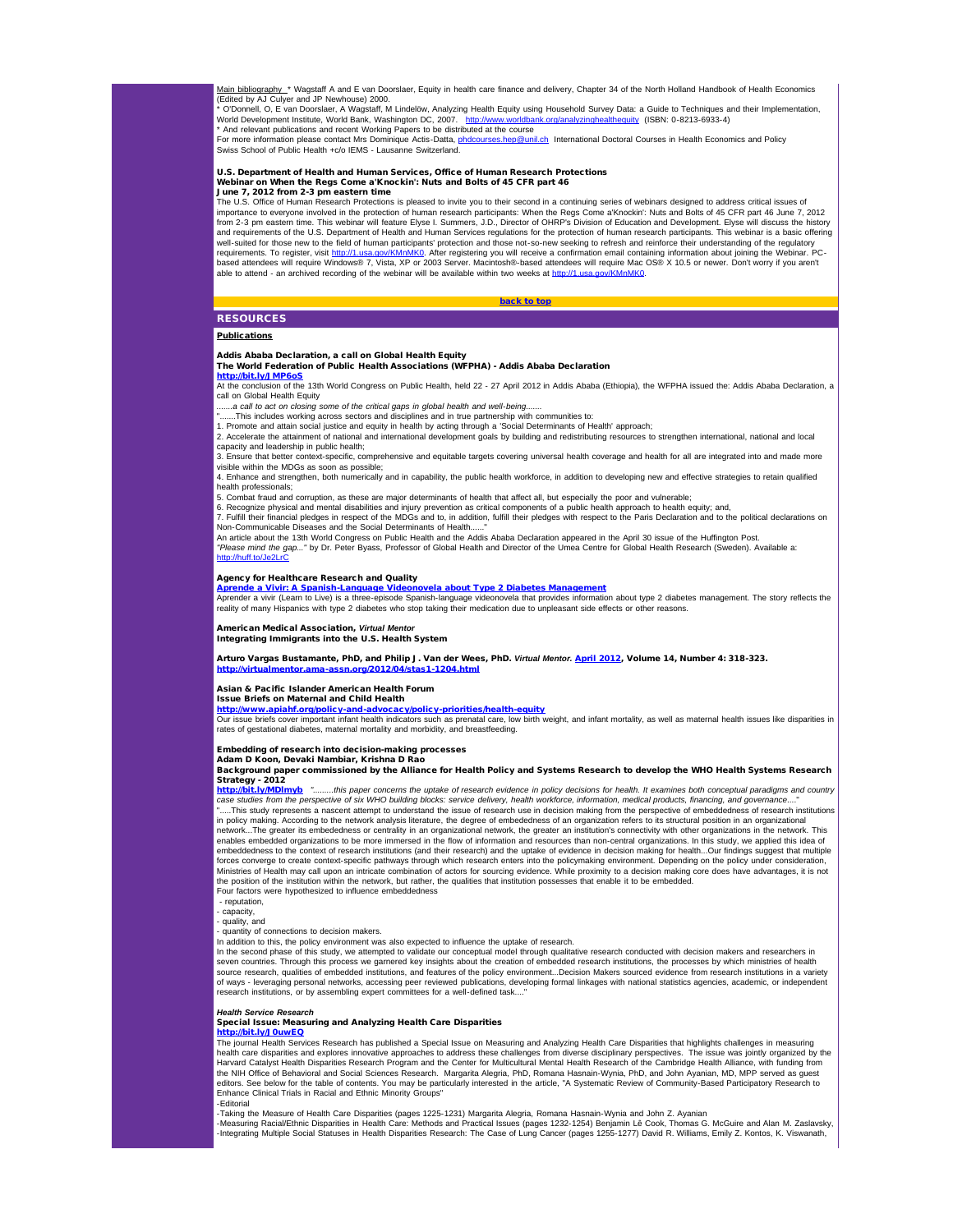Jennifer S. Haas, Christopher S. Lathan, Laura E. MacConaill, Jarvis Chen and John Z. Ayanian<br>-Elucidating the Role of Place in Health Care Disparities: The Example of Racial/Ethnic Residential Segregation (pages 1278-1299 -Elucidating the Role of Place in Health Care Disparities: The Example of Racial/Ethnic Residential Segregation (pages 1278-1299) Kellee White, Jennifer S. Haas and David R. Williams

-The Validity of Race and Ethnicity in Enrollment Data for Medicare Beneficiaries (pages 1300-1321) Alan M. Zaslavsky, John Z. Ayanian and Lawrence B. Zaborski<br>-The Impact of Insurance Coverage in Diminishing Racial and Et Nan Chen, Naihua Duan, Benjamin Cook and Xiao-Li Meng

-Lessons from the Use of Vignettes in the Study of Mental Health Service Disparities (pages 1345-1362) Sheri Lapatin, Marta Gonçalves, Anna Nillni, Ligia Chavez, Roxana Llerena Quinn, Alexander Green and Margarita Alegría<br>-A Systematic Review of Community-Based Participatory Research to Enhance Clinical Trials in Racial and Ethnic Minority Groups (pages 1363-1386), Denise De Las

Nueces, Karen Hacker, Ann DiGirolamo and LeRoi S. Hicks<br>-Looking to the Future: Incorporating Genomic Information into Disparities Research to Reduce Measurement Error and Selection Bias (pages 1387-1410), Alexandra E. Shields and William H. Crown

Health, United States, 2011 with Special Feature on Socioeconomic Status and Health

Centers for Disease Control and Prevention

[www.cdc.gov/nchs/hus.htm](http://r20.rs6.net/tn.jsp?e=001ta6zu6pY3fLX_RizZ-QgWfUaG2Xh_TeeGi2SQ8UJQXTlQhJBXM6rF-7Bq5zBJruQbuTi_mmB4WvdnQ8myG7BjJSA8q_QIyOqc0sNZAd481jl7EX4ysSmfZfQbX-4ejj-) Higher education and income levels keys to better health, according to annual report on nation's health

People with higher levels of education and higher income have lower rates of many chronic diseases compared to those with less education and lower income levels according to Health, United States, 2011 - the government's annual comprehensive report on Americans' health. Health, United States, 2011 is the 35th annual report<br>prepared by CDC's National Center for Health Statistics, a government and in the private sector. This year's edition features a special section on socioeconomic status and health. Among the highlights:

- In 2007-2010, higher levels of education among the head of household resulted in lower rates of obesity among boys and girls 2-19 years of age. In households<br>where the head of household had less than a high school educat bachelor's degree or higher, obesity prevalence was 11 percent for males aged 2-19 years and 7 percent for females.

- In 2007-2010, women 25 years of age and over with less than a bachelor's degree were more likely to be obese (39 percent-43 percent) than those with a bachelor's degree or higher (25 percent). Obesity prevalence among adult males did not vary consistently with level of education.<br>- In 2010, 31 percent of adults 25-64 years of age with a high school diploma or less educat

college and 9 percent of adults with a bachelor's degree or higher. Overall, in the same year, 19 percent of U.S. adults age 18 and over were current cigarette shows a decline from 21 percent in 2009.

- Between 1996-2006, the gap in life expectancy at age 25 between those with less than a high school education and those with a bachelor's degree or higher increased by 1.9 years for men and 2.8 years for women. On average in 2006, 25-year-old men without a high school diploma had a life expectancy 9.3 years less<br>than those with a bachelor's degree or higher. Women without a higher.

- Between 2000 and 2010, the percentage of children with a family income below 200 percent of poverty level who were uninsured decreased from 22 percent to 11 percent - 13 percent. The percentage with a family income at 200 percent to 399 percent of the poverty level who were uninsured decreased from 9 percent to 7<br>percent, and children with a family income at 400 percent of the Other highlights from the report include:

- In 2010, half of adults 18 years of age and over failed to meet both the aerobic activity and the muscle-strengthening federal physical activity recommendations. Older adults were less likely than younger adults to meet the federal physical activity recommendations - 39 percent of adults 18-24 years of age did not meet the recommendations versus 70 percent of adults aged 75 and over.

- The percentage of women 40 years of age and over who had a mammogram in the past two years remained steady at 67 percent to 70 percent during the 10-year period from 2000 to 2010. During the same period, the percentage of adults aged 50-75 years with a recent colorectal test or procedure increased from 34 percent to 59 percent.

A special abridged edition, Health, United States, 2011: In Brief is also available as a companion to the full report.

Health Justice: An Argument From the Capabilities Approach Joseph J. Fins, Division of Medical Ethics, Weill Cornell Medical Center, New York. Book and Media Reviews | May 16, 2012. JAMA. May 16 2012;307(19):2106-2106. doi:10.1001/jama.2012.481

[http://bit.ly/JxmVhe](http://r20.rs6.net/tn.jsp?e=001ta6zu6pY3fLHYDZJ48N3HvrGkRwRsgQ5aoc6lJloa_H6Uc8Wk9yjunTqmnWon9U2K88pCM5pC8hKnBpGzVlgPSLscLR3B-A26RoTc--yoYc=)

".......Sridhar Venkatapuram's *Health Justice* provides a lucent account of the intersection of health policy and social justice and helps explains why it is unfair to<br>saddle the poor with expectations that they may not b illness to be more adherent to a program than a Wall Street mogul who still smokes after vascular surgery. Venkatapuram makes the point that the unfairness stems<br>from something else: the relationship between health and cap

....Venkatapuram, a Wellcome Trust Fellow at the London School of Hygiene and Tropical Medicine and a Lecturer at Cambridge, argues that one cannot divorce health justice from a broader notion of fairness in society. Building on a distinguished lineage of scholarship from John Rawls, Michael Marmot, Martha Nussbaum, and<br>Amartya Sen, Venkatapuram argues that the point is not f capability of being healthy and pursuing a life plan...'

# Institute for Alternative Futures

<mark>[Community Health Centers Leveraging the Social Determinants of Health](http://r20.rs6.net/tn.jsp?e=001ta6zu6pY3fI30yXEOhKTLDwLhbFrb_U1MFsVBawcShHxsmmGAiWG9XEkbgKdC6YLaxlbW-j_fRpg9OpZfW2LFsLSl-6FcV8W7wMjeK9bU1TLFhF7WaCuxPv9LycwcTgpxINYM3f8OHmvVl-QqBNPElRE3J8f1m9bUjaslVN-LJzvj7r-KxP1Yw==)</mark><br>[http://www.altfutures.org/pubs/leveragingSDH/IAF-CHCsLeveragingSDH.pdf](http://r20.rs6.net/tn.jsp?e=001ta6zu6pY3fI30yXEOhKTLDwLhbFrb_U1MFsVBawcShHxsmmGAiWG9XEkbgKdC6YLaxlbW-j_fRpg9OpZfW2LFsLSl-6FcV8W7wMjeK9bU1TLFhF7WaCuxPv9LycwcTgpxINYM3f8OHmvVl-QqBNPElRE3J8f1m9bUjaslVN-LJzvj7r-KxP1Yw==)<br>"There are important opportunities for health care to increase its impact on h social, economic, and physical conditions that underlie and shape health. The Institute for Alternative Futures' project on Community Health Centers Leveraging the<br>Social Determinants of Health charts a path forward for th powerless to address their needs along non-medical dimensions. Based on a review of community health center (CHC) efforts in this domain, this report offers leaders in CHCs, public health, and policy an understanding of how health care providers can move beyond health care services alone to improve the health of the population.

Policy Making With Health Equity at Its Heart<br>Michael G. Marmot, UCL Institute of Health Equity, University College London<br>*JAMA*. May 16 - 2012;307(19):2033-2034. doi:10.1001/jama.2012.3534 <u>[http://bit.ly/Lfz9pA](http://r20.rs6.net/tn.jsp?e=001ta6zu6pY3fI7GrCMorFk6fnquDPt6EufnFFgERy6YkbJSxpblwzUuALybl247B0NLOYimpDzamWRtekMYFtjHNAtNbGaG6gWAA_b5A2r_Ec=)</u>

".......In India, there is a cabinet minister for social justice. Would that it were catching, and spread to all government ministers. What a thought: social justice at the<br>heart of all government policy. It would be a rad interest-of their countries, of their partisan supporters or, indeed, of self-interest as a political creed. Given the link between social and economic policy and the health of populations, all ministers should see themselves as ministers of health. Putting these arguments-health and social justice-together implies that health equity should be at the heart of all policy making, national and global.

Poverty, Wealth, and Health Care Utilization: A Geographic Assessment Richard A. Cooper, Matthew A. Cooper, Emily L. McGinley, Xiaolin Fan, and J. Thomas Rosenthal. Journal of Urban Health: Bulletin of the New York Academy of Medicine

doi:10.1007/s11524-012-9689-3

# [http://www.springerlink.com/content/d647854766vt4688/fulltext.pdf](http://r20.rs6.net/tn.jsp?e=001ta6zu6pY3fI28i-pafLyqaZCwY2r5Lo4oKHvARMkaBtGo0uWbhDjZBsH5bzmdNML0grao3MNK8xd2oALz0eAsBNlT9-082_6FtByS_JGTiYuYvHZe24vxlQyP0iDyIBw66WAz8kOAzs6FtyhI_McbI_SzJiwzHAP1nm6H5JmJKg=)

**This paper shows that health care utilization is greatest in neighborhoods that are poorest and least in neighborhoods that are richest and that geographic variation in** health care utilization among regions can be explained by the characteristics of the neighborhoods within each. It concludes, "Poverty is not only an unsustainable failure of social justice. It creates an unsustainable financial burden for our health care system. Accepting this reality is a necessary first step. Confronting it should be our Nation's highest priority.

# Prevention Institute - Oakland, CA - USA

Health Equity and Prevention Primer hD39

....Health inequities are more than disparities or differences in health and safety outcomes. Inequity describes unfairness and the systematic nature of disparities. The Health Equity and Prevention Primer (HEPP) serves as a web-based training series for public health practitioners and advocates interested in policy advocacy,

community change, and multi-sector engagement to achieve health equity.<br>The Primer helps practitioners integrate a health equity lens into their initiatives in pursuit of overall health and safety. The Health Equity and Pr (HEPP) was developed to serve as an online learning tool, consisting of an equity-focused curriculum and collection of resources to build the knowledge and capacity<br>of practitioners to incorporate health equity into the in the step-by-step instructions on how to use the tool:

1. Select the module you are interested in.

2. Download the audio transcriptions to use as a guide as you go through the presentation

3. Click on the PowerPoint presentation (with audio).

4. Right click on the slide if you would like to view in "full screen" mode. 5. After the presentation, explore the sections with strategic links and related papers on health equity-related efforts across the country.

6. Fill out the evaluation via Survey Monkey to help us continually improve the Health Equity and Prevention Primer.<br><u>Health Equity and Prevention Resources Content:</u>

Module 1 Achieving Equity in Health and Safety through Primary Prevention describes how Primary Prevention is a key strategy for eliminating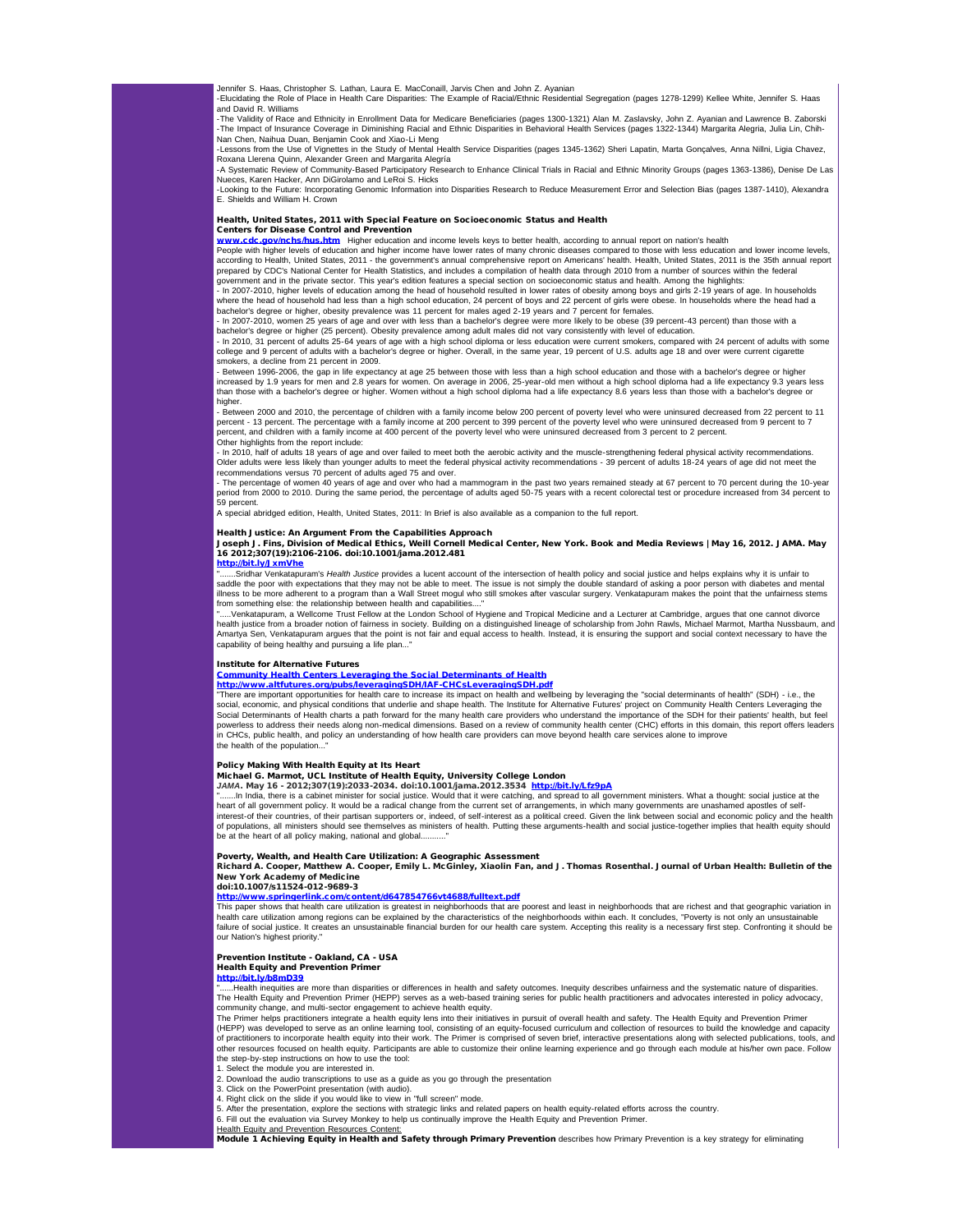inequities in health and safety. It provides an overview of Primary Prevention and previews material that will be covered later in the series.

Module 2 Take Two Steps to Prevention describes the Two Steps to Prevention Framework and the Trajectory of Health Inequities. These tools can be used to describe why a focus on the environment is essential for health equity efforts. Module 3 Community Factors & How They Influence Health Equity explores eighteen community factors. These eighteen factors are linked to health

equity.

Each factor is part of a community and provides tangible opportunities for achieving equitable health and safety outcomes.<br>Related Papers: The Tool for Health and Resilience in Vulnerable Environments (THRIVE)<br>Strategic Li

What is Social and Health Equity and why is it important? Unnatural Causes, Place Matters. Race - The Power of Illusion

**Module 4 The Spectrum of Prevention:** A Framework for Addressing Health Equity, introduces the Spectrum of Prevention. It provides a step by step<br>explanation of how the Spectrum can be used to develop a mutually supportiv Related Papers: Spectrum of Prevention Podcast; The Spectrum of Prevention: Developing a Comprehensive Approach to Injury Prevention Strategic Links: Tools for Working the Spectrum of Prevention; Transitioning To Obesity Prevention: Harnessing Wic's Success To Promote Healthy Eating And Active

Living Module 5 Enhancing Effective Partnerships for Health Equity explores the power of partnerships for improving equity. It introduces the Eight Steps to

Coalition Building, which can be used to launch and stabilize effective equity-focused coalitions.<br>Related Papers: Developing Effective Coalitions: An Eight Step Guide; The Tension of Turf. Making it work for the Coalition important to health equity efforts. It provides an overview of key strategies in the policy development process. Strategic Links: Developing an Equity Impact Statement

Module 7 Good Health Counts: Measurement and Evaluation for Health Equity describes how community health indicators can be used to assess and monitor conditions that influence health and safety. It highlights a number of indicator reports that have been used to advance health equity efforts.<br>Related Papers: Good Health Counts: A 21st Century Approach to Health a Disease

Strategic Links: Community Health Status Indicators Report; South Los Angeles Health Equity Scorecard; CDC Data Set Directory of Social Determinants of Health at the Local Level

Social determinants of health and well-being among young people Health Behaviour in School-aged Children (HBSC) study: international report from the 2009/2010 survey Candace Currie, Cara Zanotti, Antony Morgan, Dorothy Currie, Margaretha de Looze, Chris Roberts, Oddrun Samdal, Otto R.F. Smith and Vivian Barnekow. Health Policy for Children and Adolescents, No. 6 2012. Copenhagen, WHO Regional Office for Europe, 2012.

[http://bit.ly/Iw54TK](http://r20.rs6.net/tn.jsp?e=001ta6zu6pY3fLwpykuBKgfvAYtWvbkB2ybCcl8nuabNltvCCfh1krM5nxayCv7sJ9EZ4BdAtgiJRf5esPbrrkXrgzjRj21yDhL79MD9xYI5lA=)

.....Through this international report on the results of its most recent survey, the Health Behaviour in School-aged Children (HBSC) study supplies the up-to-date information needed by policy-makers at various levels of government, nongovernmental organizations, and professionals in sectors such as health, education, social<br>services, justice and recreation. The latest addition to a the demographic and social influences on the health of young people (aged 11, 13 and 15 years) in 43 countries and regions in the WHO European Region and<br>North America. Responding to the survey, the young people described with life, health behaviours (patterns of eating, tooth brushing and physical activity) and risk behaviours (use of tobacco, alcohol and cannabis, sexual behaviour, fighting and bullying). Statistical analyses were carried out to identify meaningful differences in the prevalence of health and social indicators by gender, age group and levels of family affluence. The aim was to provide a rigorous, systematic statistical base for describing cross-national patterns, in terms of the magnitude and<br>direction of differences between subgroups, thus contribu providing the means to help protect and promote their health....

# State of the Health Equity Movement, 2011 Update

The Disparity Reducing Advances Project - DRA Project Report No. 11-01 Prepared by Clem Bezold, Nathan Birnbaum, Emily Masterson, and Heidi Schoomaker

Institute for Alternative Futures IAF

Part A: Overview, PDF [14p.] at: [http://bit.ly/IWRaY2](http://r20.rs6.net/tn.jsp?e=001ta6zu6pY3fImqFCn6qlKY3jBTKw4AX5VkkmVqTaqLnoOtiOUJnjcFxQNj3F04K3nM5YTkjqO_wpaWOyAirKymImeZ7xY_6GXYYoNWRx6fmk=)

Part B: Catalog of Activities, PDF [96p] at: <u>[http://bit.ly/IIPirw](http://r20.rs6.net/tn.jsp?e=001ta6zu6pY3fLnGJW3qpefwtUTqWkDASoMsGvjWz7pdboWy0udp8EQ1z-ELSzAc7GA8X-yZJTa-ULjmJxXJ3xK7oqyCnNPzA9mewVk66pHmMs=)</u><br>Part C: Compendium of Recommendations, PDF [182p.] at: <u>http://bit.ly/IIPQxJ</u>

This set of reports brings attention to the often unnoticed but growing trend of policy decisions, administrative actions, and community efforts seeking health equity - -fair access to health resources and a fair distribution of health outcomes. In the United States, awareness of health inequalities and commitment to pursue health equity are both increasing, despite the worst economic conditions in 80 years. Economic conditions threaten to worsen the unfair distribution of health outcomes. Yet<br>efforts and specific recommendations for health equity c equity activities and 79 sets of recommendations from local, state, national, and international reports.

The *2011 Update* notes that many of the recommendations focus on: \*\*\* Early childhood investment

**Education** 

Active living, housing, transportation, and the environment

Healthy eating and behaviors

\* Employment \* Law enforcement/criminal justice

\* Health care

Community and interagency collaboration

This breadth of areas reflects the growth in "*Health in All Policies*" thinking and analysis among community groups and governments at all levels, calling for each sector to contribute to the quality of the nation's health. The *2011 Update* also identifies the following recurring strategic themes across activities and recommendations:

Increasing awareness of health inequities and the social determinants of health

Advocacy and leadership for health equity and social justice

Emphasizing community empowerment

Increasing collaborative partnerships with all sectors

\* The need to coordinate and utilize research and outcome evaluations more effectively

The Changing Face of Homeowners in Large Metro Areas

# <mark>[diversitydata.org](http://r20.rs6.net/tn.jsp?e=001lqL0f-GoKwAdkdxFDm75VwWZXQQy3OevFJIXzomxXHjgftm6xS-Sbyp9bojmmHZogFFsD60uHdOkvaXM_8uIcmQXwihmVgxOIkCosVtko1YRi14q0A0TxLprcW6F9X1r)</mark><br>[Homeownership Rates for Blacks Decline in Vast Majority of Large Metros; Latino and Asian Share of Homeowners Rises Sharply](http://r20.rs6.net/tn.jsp?e=001lqL0f-GoKwAayaXTBB7MqD_LoygABYQo8eLTiW2UEU-IH6Y8dDk4UGfe9Y16mhXH5jddgzgNm1qt8tz84ybo9q9VbD5zXZuj40xBs7VpINxSJU_feht96UiXXf7tctHh6yjym98futGs5Ko-4DkBhls08XvQsffQR7NaFLJ3CImRVHwta6WmMUUH5rnvkfZ_).

The housing crisis has had a particularly severe effect on black households, with black homeownership rates in three quarters of the 100 largest metro areas dropping between 2000 and 2010, according to a <u>[new report](http://r20.rs6.net/tn.jsp?e=001lqL0f-GoKwAayaXTBB7MqD_LoygABYQo8eLTiW2UEU-IH6Y8dDk4UGfe9Y16mhXH5jddgzgNm1qt8tz84ybo9q9VbD5zXZuj40xBs7VpINxSJU_feht96UiXXf7tctHh6yjym98futGs5Ko-4DkBhls08XvQsffQR7NaFLJ3CImRVHwta6WmMUUH5rnvkfZ_)</u> by diversitydata.org. Declines were especially steep in several Midwest metros, such as Kansas City, MO, Grand<br>Rapids, MI, Youngstown, OH, and Detroit, MI. Latino homeowne Southern metros such as Charlotte, Greensboro, and Raleigh, NC which experienced very strong gains in homeownership during the early 2000s, previous gains have not yet been completely erased. Ongoing demographic changes mean that minorities, particularly Latinos and Asians, now make up larger shares of<br>homeowners in major metropolitan areas than they did a decade ago. By 201 homeowners was particularly strong last decade. The number of Asian homeowners grew by 60.7%, and Asians contributed one fifth of the net growth in the number

of homeowners. Additionally, in the 100 largest metro areas, over the 2000--2010 period:

- . Asian homeownership rates saw strongest growth, increasing from 53% to 58% in large metros overall. 21 metros saw Asian homeownership gains of 10 percentage points or more, led by New Haven, CT, Oklahoma City, OK, Memphis, TN, and Austin, TX.<br>Latinos made up an increasing share of homeowners in all 100 large metros. Largest gains occurred in the West and South, part
- Bakersfield, Modesto, and Riverside.
- The white share of homeowners fell in 98 metros, with the largest percentage point decreases in Stockton, CA, Las Vegas, NV, Riverside, CA, Orlando, FL, and Atlanta, GA.

In many metros, the challenges facing homeowners and homebuyers of color have major and increasing impacts on housing markets and communities

# [The Changing Face of Households with Children in Large Metropolitan Areas](http://r20.rs6.net/tn.jsp?e=001lqL0f-GoKwAyR_0_a1Is3oyX_KRn0MH_BdscAglriKro8bxpXBJ2-_JoPN2xoUrZ6tkwRcobTjYvivRSjzTkDZJ-Or40l5pD0qOzzt-G-jzwH0zfcDrAw1IRy__fyZv2HLajLtQKJ1g9RZhBx7IQcOn7IwldTlYpmaTc8_kSpeY0kJItD9k6C3TeM9Zpot5h2vHeiJBy4qc=)

## diversitydata.org

<mark>[In Large Metros, Close to Half of Households With Children are Headed by a Person of Color](http://r20.rs6.net/tn.jsp?e=001lqL0f-GoKwAyR_0_a1Is3oyX_KRn0MH_BdscAglriKro8bxpXBJ2-_JoPN2xoUrZ6tkwRcobTjYvivRSjzTkDZJ-Or40l5pD0qOzzt-G-jzwH0zfcDrAw1IRy__fyZv2HLajLtQKJ1g9RZhBx7IQcOn7IwldTlYpmaTc8_kSpeY0kJItD9k6C3TeM9Zpot5h2vHeiJBy4qc=)</mark><br>As of 2010, in the nation's 100 largest metropolitan areas, less than a quarter of households consistedof married couples with ch contained children at all, according to the newly released "[The Changing Face of Households with Children in Large Metropolitan Areas](http://r20.rs6.net/tn.jsp?e=001lqL0f-GoKwAyR_0_a1Is3oyX_KRn0MH_BdscAglriKro8bxpXBJ2-_JoPN2xoUrZ6tkwRcobTjYvivRSjzTkDZJ-Or40l5pD0qOzzt-G-jzwH0zfcDrAw1IRy__fyZv2HLajLtQKJ1g9RZhBx7IQcOn7IwldTlYpmaTc8_kSpeY0kJItD9k6C3TeM9Zpot5h2vHeiJBy4qc=)". At the same time increasing shares of those households that do include children are headed by a racial or ethnic minority. By 2010, close to half (47%) of households with children in the 100 largest metro areas were headed by a minority, up from 40% in 2000. Further, in the 100 largest metro areas in 2010: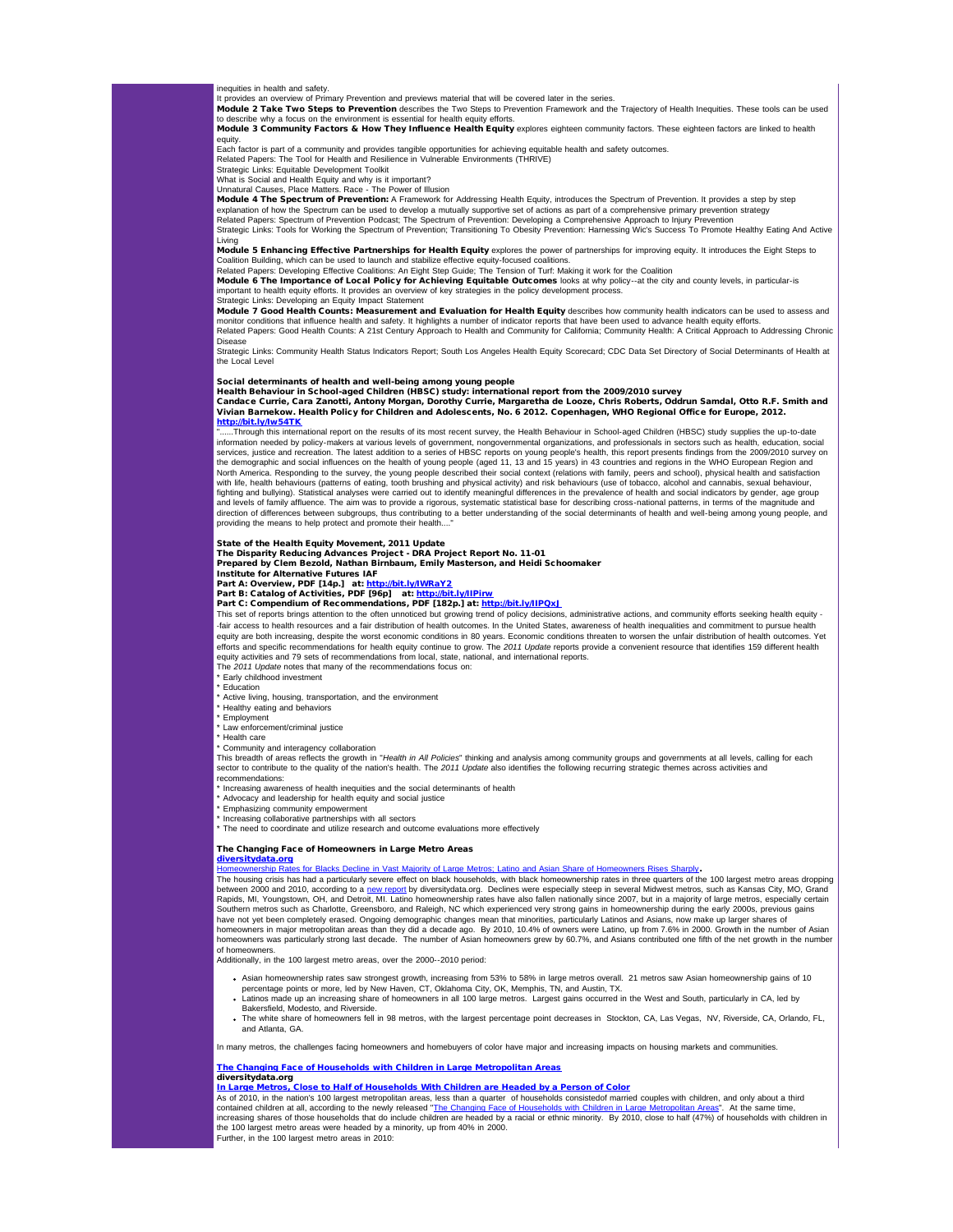- . Latinos were the only group in which the majority of households (54%) were raising children. In contrast, only 28% of non-Latino white households were raising children.
- Over one in five households with children were headed by a Latino (22%, up from 17% in 2000).
- Metros with the largest increases in the share of households with children headed by a minority were in the West and South, led by Cape Coral, FL, Las<br>Vegas, NV, Stockton, CA, Orlando, FL, Lakeland, FL, Modesto, CA, and Ba

As households with children become a smaller share of all households and increasingly minority, it is important not to lose sight of the critical role that these households play in shaping our future workforce, voters and leaders, and to strive to provide them with the opportunities they need to reach their full potential. Given changing demographics, education and health systems serving children increasingly must be able to reach and serve children in Latino families.

# Uncovering the Benefits of Participatory Research: Implications of a Realist Review for Health Research and Practice<br>J. Jagosh, A.C. Macaulay, P. Pluye, J. Salsberg, P.L. Bush, J. Henderson, E. Sirett, G. Wong, M. Cargo, C

<mark>[http://bit.ly/KCZi6P](http://r20.rs6.net/tn.jsp?t=47kgp4jab.0.6auop4jab.5gytkqcab.1&ts=S0777&p=http%3A%2F%2Fbit.ly%2FKCZi6P)</mark><br><u>Context:</u> Participatory research (PR) is the co-construction of research through partnerships between researchers and people affected by, and/or responsible for action on, the issues under study. Evaluating the benefits of PR is challenging for a number of reasons: the research topics, methods, and study designs are heterogeneous; the extent of collaborative involvement may vary over the duration of a project and from one project to the next; and partnership activities may generate a complex array of both short- and long-term outcomes.

Methods: Our review team consisted of a collaboration among researchers and decision makers in public health, research funding, ethics review, and communityengaged scholarship. We identified, selected, and appraised a large-variety sample of primary studies describing PR partnerships, and in each stage, two team<br>members independently reviewed and coded the literature. We used outcome configurations [CMO]) to analyze and synthesize the data, using the PR partnership as the main unit of analysis.

Findings: From 7,167 abstracts and 591 full-text papers, we distilled for synthesis a final sample of twenty-three PR partnerships described in 276 publications. The link between process and outcome in these partnerships was best explained using the middle-range theory of partnership synergy, which demonstrates how PR can<br>(1) ensure culturally and logistically appropriate research, (2) (4) result in productive conflicts followed by useful negotiation, (5) increase the quality of outputs and outcomes over time, (6) increase the sustainability of project<br>goals beyond funded time frames and during gaps in e examples illustrated why these outcomes were not a guaranteed product of PR partnerships but were contingent on key aspects of context.

<u>Conclusions:</u> We used a realist approach to embrace the heterogeneity and complexity of the PR literature. This theory-driven synthesis identified mechanisms by<br>which PR may add value to the research process. Using the mi documented and explained some negative outcomes, and generated new insights into the benefits of PR regarding conflicts and negotiation between stakeholders, program sustainability and advancement, unanticipated project activity, and the generation of systemic change.

### Understanding poverty and wellbeing: a note with implications for research and policy ODI Research reports and studies, May 2012 [http://bit.ly/Jd5kVY](http://r20.rs6.net/tn.jsp?t=47kgp4jab.0.5auop4jab.5gytkqcab.1&ts=S0777&p=http%3A%2F%2Fbit.ly%2FJd5kVY)

Poverty Analysis Discussion Group

Sabina Alkire (University of Oxford/OPHI), Jo Boyden (University of Oxford and Director of Young Lives), John Hammock (OPHI), David Hulme (University of<br>Manchester), Clare Melamed (ODI), Allister McGregor (IDS), Diana Mitl Oxford), Andy Sumner (IDS), Gaston Yalonetzky (University of Oxford/OPHI)

"........This note takes stock of poverty research to date, proposes a set of 'building blocks' or lessons learnt in terms of poverty policy analysis and research, and<br>identifies challenges and future directions for resear directions for poverty research. This note recognises that the last decade has seen great progress in some dimensions of poverty reduction (notably in terms of<br>improved human development indicators in most non-conflict aff understanding of how poverty should be assessed is important to ensure continued progress in the eradication of absolute poverty and reduction of disparities in the next ten years

# Well-being evidence for policy: A review nef (the new economics foundation) UK - 2012 **[http://bit.ly/HupZaE](http://r20.rs6.net/tn.jsp?t=47kgp4jab.0.abuop4jab.5gytkqcab.1&ts=S0777&p=http%3A%2F%2Fbit.ly%2FHupZaE)**<br>".....Over the last 30 years, there has been a considerable growth in academic research on the causes of well-being.

In general, this literature gives a fairly consistent picture of which factors have associations with subjective well-being.<br>However, it is only in the last few years that there has been the corresponding level of interest

....This review consists of the following sections:

The *Glossary* explains key surveys used, measures used, and some of the common abbreviations that appear in this revie

The *Introductionreviews* some of the key sources of well-being data, the types of measures used and outlines the key methodological issues with this evidence. *Part 1*presents a summary of the current literature on well-being and its determinants and has been structured by policy areas. Policies made in each of these areas will have the potential to explicitly affect well-being. This report aims to provide an overview of current findings but it *is not* a fully comprehensive review - for this,<br>readers should turn to individual study findings

**Part 2** compares some of the relative effects of the different factors to give an idea of how they compare in terms of their influence on well-being. This provides useful part 2 compares some of the relative effects of th information for policymakers who have (often limited) funds and are under pressure to direct these towards the policies with maximum benefits for subjective well-

being.<br>The *Appendix*includes most of the fuller data tables that were used as sources for Part 2 to compare the effect sizes of different independent variables within wellbeing equations. They are intended to give readers more information, and the largest three coefficients are highlighted within each table.<br>*Referenc*es:Given its emphasis on evidence from the literature, in this review we appropriate point of the text. The full list of references is given at the end of the document...."

### Website

### [diversitydata.org](http://r20.rs6.net/tn.jsp?e=001lqL0f-GoKwAdkdxFDm75VwWZXQQy3OevFJIXzomxXHjgftm6xS-Sbyp9bojmmHZogFFsD60uHdOkvaXM_8uIcmQXwihmVgxOIkCosVtko1YRi14q0A0TxLprcW6F9X1r)

New Data on Income Inequality

New data on income inequality for metropolitan areas based on the 2010 American Community Survey are available on [diversitydata.org.](http://r20.rs6.net/tn.jsp?e=001lqL0f-GoKwAdkdxFDm75VwWZXQQy3OevFJIXzomxXHjgftm6xS-Sbyp9bojmmHZogFFsD60uHdOkvaXM_8uIcmQXwihmVgxOIkCosVtko1YRi14q0A0TxLprcW6F9X1r) Metro areas can be ranked according to their Gini index, one of the most commonly used measures of inequality, which ranges from 0 (complete inequality) to 100 (complete inequality).<br>Among the one hundred largest metro areas, Bridgeport, CT ranks a FL. In contrast, Ogden, UT ranks as the metro area with greatest income equality (index of 39.3). The index for the U.S. as a whole was 46.9 in 2010. The site also allows for mapping to explore regional patterns.

<u>[Health Information and the Law](http://r20.rs6.net/tn.jsp?t=47kgp4jab.0.bbuop4jab.5gytkqcab.1&ts=S0777&p=http%3A%2F%2Forg2.democracyinaction.org%2Fdia%2Ftrack.jsp%3Fv%3D2%26c%3DECznWkUCw2JsSerz%252BrHncYECmw8Pdp2p)</u><br>The George Washington University's Hirsh Health Law and Policy Program

The George Washington University's Hirsh Health Law and Policy Program launched [Health Information and the Law](http://r20.rs6.net/tn.jsp?t=47kgp4jab.0.bbuop4jab.5gytkqcab.1&ts=S0777&p=http%3A%2F%2Forg2.democracyinaction.org%2Fdia%2Ftrack.jsp%3Fv%3D2%26c%3DECznWkUCw2JsSerz%252BrHncYECmw8Pdp2p), a website designed to serve as a practical online resource regarding federal and state laws governing access, use, release, and publication of health information. The site addresses the current legal and<br>regulatory framework for <u>health information</u>, and other topi impact on health care.

#### **System Measurement Pro** HHS's Office of Assistant Secretary for Planning and Evaluation

# isures.asp

The Health System Measurement Project brings together trend data on a limited set of key health system measures from multiple data sources to provide a picture of the status of the U.S. health system. The Project focuses on ten critical dimensions of our health care system covering the availability, quality, and cost of care, the overall health of Americans, and the dynamism of the system. The Project examines the evolution of these aspects of our system over time. It also assesses the status of these dimensions of the system with respect to subgroups of the population, with a particular<br>emphasis on vulnerable populations. HHS's <[http://aspe.hhs.gov/\\_/index.cfm>](http://r20.rs6.net/tn.jsp?t=47kgp4jab.0.hbuop4jab.5gytkqcab.1&ts=S0777&p=http%3A%2F%2Faspe.hhs.gov%2F_%2Findex.cfm) Office of the Assistant

Secretary for Planning and Evaluation has developed the Health System Measurement Project to ensure a robust monitoring system through which people inside and<br>outside government can assess how the system is doing and ident of implementation of The Affordable Care Act across this broad set of dimensions of the health system.<br><u>Topical Areas T</u>he measures are divided into the following ten topical areas:

Access to Care

- Cost and Affordability
- Coverage

Health Information Technology

**Innovation** \* Population Health

**Prevention** 

Quality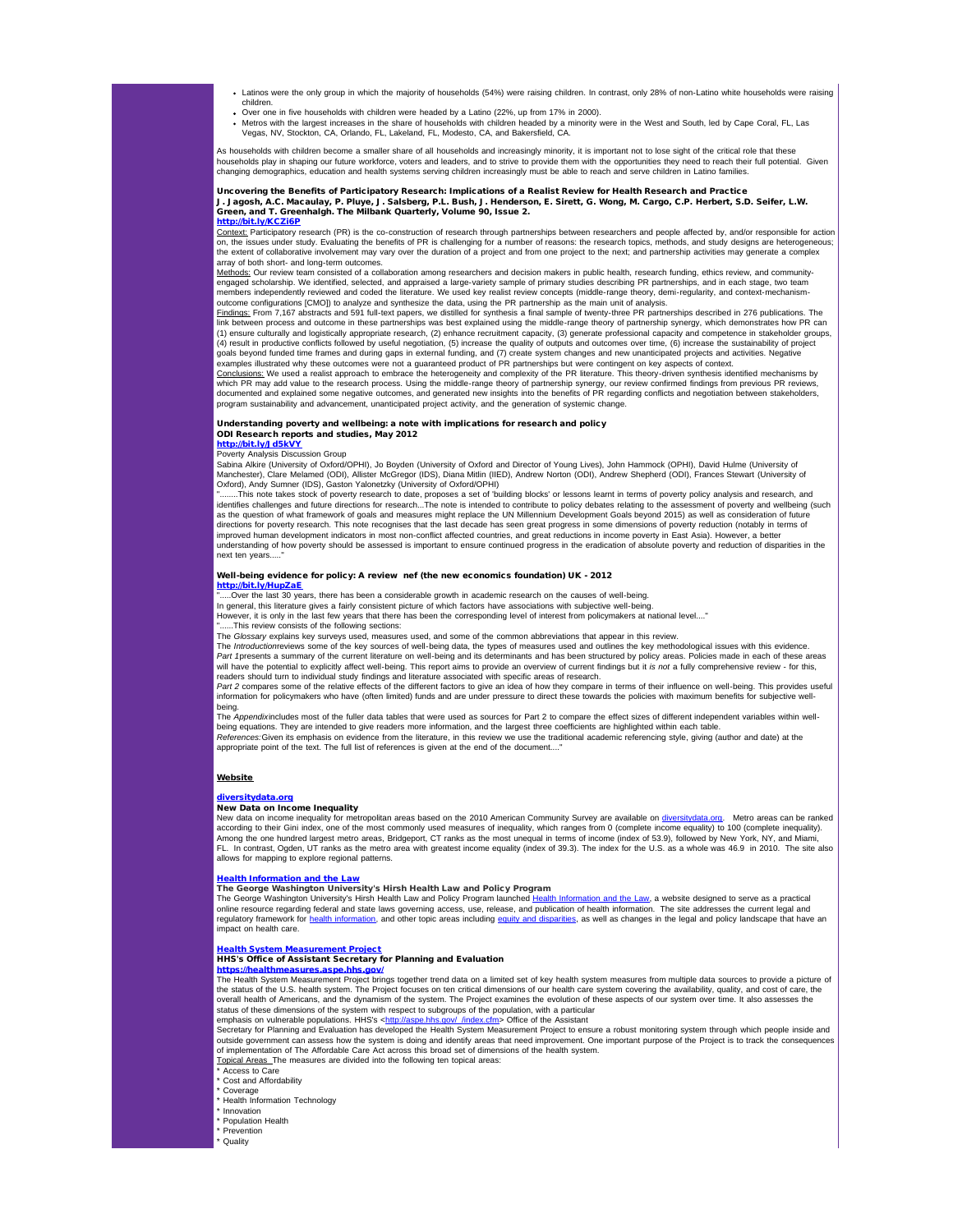- Vulnerable Populations
- Workforce Functionality With this web tool you can:
- Quickly view data on a given topic from multiple sources
- Compare national metrics with the same metrics measured at the regional and state level
- See time trends for up to 10 years
- Compare data across variables such as income, race, age, and insurance coverage type \* View data in both graphical and table format
- Explore the data, create custom visualizations, and export to other media

<u>Measures\_</u>Measures that are included the Health System Measurement Project are updated annually or as new data becomes available. Look for recent and<br>upcoming data updates on the home page. Where possible, measures were s efforts including the Department's Strategic Plan <<u>http://www.hhs.gov/secretary/about/priorities.html</u>>, the Government Performance and Results Act<br><<u>http://www.whitehouse.gov/omb/mgmt-gpra/index-gpra</u>> , Healthy People

Quality and Prevention <<u>http://www.healthcare.gov/prevention/nphpphc/strategy/</u><br><[http://www.healthcare.gov/news/factsheets/2012/04/national-quality-strategy04302012a.html.](http://r20.rs6.net/tn.jsp?t=47kgp4jab.0.mbuop4jab.5gytkqcab.1&ts=S0777&p=http%3A%2F%2Fwww.healthcare.gov%2Fnews%2Ffactsheets%2F2012%2F04%2Fnational-quality-strategy04302012a.html)

About the Data Sources The Health System Measurement Project builds primarily on data collected from existing HHS and other Federal surveys. Data have been provided by the following agencies:

- \* <[http://www.ahrq.gov/>](http://r20.rs6.net/tn.jsp?t=47kgp4jab.0.nbuop4jab.5gytkqcab.1&ts=S0777&p=http%3A%2F%2Fwww.ahrq.gov%2F)Agency for Healthcare Research and Quality (AHRQ)
- \* <[http://www.cdc.gov/>](http://r20.rs6.net/tn.jsp?t=47kgp4jab.0.fiynr5dab.5gytkqcab.1&ts=S0777&p=http%3A%2F%2Fwww.cdc.gov%2F)Centers for Disease Control and Prevention (CDC) \* <[http://www.cms.gov/](http://r20.rs6.net/tn.jsp?t=47kgp4jab.0.obuop4jab.5gytkqcab.1&ts=S0777&p=http%3A%2F%2Fwww.cms.gov%2F)>Centers for Medicare and Medicaid (CMS)
- 
- \* <<u>http://www.fda.gov/</u>>Food and Drug Administration (FDA)<br>\* <<u>http://www.hrsa.gov/index.html</u>>Health Resources & Services Administration (HRSA)
- \* <<u>http://aspe.hhs.gov/\_/index.cfm</u>>Office of the Assistant Secretary for Planning and Evaluation (ASPE)<br>\* <<u>http://healthit.hhs.gov/portal/server.pt/community/healthit\_hhs\_gov\_\_onc/1200</u>> Office
- of the National Coordinator (ONC)
- \* <[http://www.samhsa.gov/>](http://r20.rs6.net/tn.jsp?t=47kgp4jab.0.sbuop4jab.5gytkqcab.1&ts=S0777&p=http%3A%2F%2Fwww.samhsa.gov%2F)Substance Abuse and Mental Health Services Administration (SAMHSA)

# **Others**

# nal Association of County and City Health Officials (NACCHO)

**Roots of Health Inequity: A Free Web-Based Course and Learning Collaborative**<br><mark>http://bit.l.y/JIMuYX\_</mark> Developed by the National Association of County and City Health Officials (NACCHO), this interactive web-based curricu inequities. A web-based course for the public health workforce. "Social justice is a *matter of life and death. It affects the way people live, their consequent chance of*<br>*illness, and their risk of premature death.*" The

Generation: Health Equity Through Action on the Social Determinants of Health highlight the deep connection between lived experience, social injustice, and systematic inequities in rates of mortality, morbidity and life expectancy among different groups.

<u>Purpose:</u> This course provides an online learning environment from which to explore root causes of inequity in the distribution of disease, illness, and death. Funded<br>by the National Center for Minority Health and Health ground participants in the concepts and strategies that could lead to effective action. The site offers a starting place for those who want to address systemic<br>differences in health and wellness that are, actionable, unfai strategies by working through five critical questions:

(1) Where Do We Start? Explore the relationship among changing the culture of our organizations, engaging community members, and negotiating with political<br>pressures strategically (UNIT 1: Where Do We Start?). This unit pr *(2) What Are "Frames" and How Do They Influence Public Health Practice?* Consider how "mental models" or "frames" influence public health work. Discuss how

values, assumptions, and interests affect the capacity for addressing health inequities (UNIT 2: Perspectives on Framing).<br>(3) What Can History Teach Us about the Role of Public Health and Public Health Practitioners? Expl

including the forces that advanced or limited the field (UNIT 3: Public Health History).

*(4) What Are the Root Causes of Health Inequities?* Examine the importance of class structure, racism, and gender inequity in the development of health inequities (Unit 4: Root Causes).

*(5) What Are the Principles of Social Justice?* Explore the principles of social justice and ways to influence the institutions and agencies that generate health inequity. (Unit 5: Social Justice).

# The Community Tool Box Bringing Solutions to Light

Work Group for Community Health and Development, University of Kansas - 2011 English: [http://bit.ly/lMvFse](http://r20.rs6.net/tn.jsp?t=47kgp4jab.0.d48dzqgab.5gytkqcab.1&ts=S0777&p=http%3A%2F%2Fbit.ly%2FlMvFse)

# Spanish: [http://bit.ly/kEY9wF](http://r20.rs6.net/tn.jsp?t=47kgp4jab.0.e48dzqgab.5gytkqcab.1&ts=S0777&p=http%3A%2F%2Fbit.ly%2FkEY9wF) Caja de Herramientas Comunitarias - Recursos prácticos

The Community Tool Box is a global resource for free information on essential skills for building healthy communities. Promoting community health and development by connecting people, ideas and resources. Here there are the list of 6 Chapters through which you can reach nearly 300 different sections providing practical, step-<br>by-step guidance in community-building skills. Other too *Health and Development: Gateways to the Tools (Chapters 1 - 2)*

Chapter 1. Our Model for Community Change and Improv Chapter 2. Other Models for Promoting Community Health and D

Contains an overview of the CTB (Chapter 1, Section 1) and frameworks for guiding, supporting and evaluating the works of community and system change.<br>*Part B. Community Assessment, Agenda Setting, and Choice of Broad Stra* 

- **Assessing Community Needs and Resources** • **[Chapter 4. Getting Issues on the Public Agenda](http://r20.rs6.net/tn.jsp?t=47kgp4jab.0.i48dzqgab.5gytkqcab.1&ts=S0777&p=http%3A%2F%2Fctb.ku.edu%2Fen%2Ftablecontents%2Fchapter_1004.aspx)**
- [Chapter 5. Choosing Strategies to Promote Community Health and Development](http://r20.rs6.net/tn.jsp?t=47kgp4jab.0.j48dzqgab.5gytkqcab.1&ts=S0777&p=http%3A%2F%2Fctb.ku.edu%2Fen%2Ftablecontents%2Fchapter_1010.aspx)

Contains information about how to assess community needs and resources (e.g. conducting listening sessions, analyzing problems) how to get issues on the public<br>agenda (e.g., gaining public support), and how to choose broad agenda (e.g., gaining public support), and how to choose broad strategies to promote community health and development (e.g., building coal *Part C. Promoting Interest and Participation in Initiatives (Chapters 6 - 7)*

- [Chapter 6. Promoting Interest in Community Issues](http://r20.rs6.net/tn.jsp?t=47kgp4jab.0.k48dzqgab.5gytkqcab.1&ts=S0777&p=http%3A%2F%2Fctb.ku.edu%2Fen%2Ftablecontents%2Fchapter_1005.aspx)
- **Chapter 3. Fromoung Interest in Community Workshops**

Contains information about how to promote interest in an issue (e.g., persuasion, press releases, and newsletters) and how to encourage involvement (e.g., among liverse groups).

*Part D. Developing a Strategic Plan, Organizational Structure, and Training System(Chapters 8 - 12)*

- 
- [Chapter 8. Developing a Strategic Plan](http://r20.rs6.net/tn.jsp?t=47kgp4jab.0.m48dzqgab.5gytkqcab.1&ts=S0777&p=http%3A%2F%2Fctb.ku.edu%2Fen%2Ftablecontents%2Fchapter_1007.aspx) [Chapter 9. Developing an Organizational Structure for the Initiative](http://r20.rs6.net/tn.jsp?t=47kgp4jab.0.n48dzqgab.5gytkqcab.1&ts=S0777&p=http%3A%2F%2Fctb.ku.edu%2Fen%2Ftablecontents%2Fchapter_1008.aspx)
- [Chapter 10. Hiring and Training Key Staff of Community Organizations](http://r20.rs6.net/tn.jsp?t=47kgp4jab.0.o48dzqgab.5gytkqcab.1&ts=S0777&p=http%3A%2F%2Fctb.ku.edu%2Fen%2Ftablecontents%2Fchapter_1009.aspx) [Chapter 11. Recruiting and Training Volunteers](http://r20.rs6.net/tn.jsp?t=47kgp4jab.0.p48dzqgab.5gytkqcab.1&ts=S0777&p=http%3A%2F%2Fctb.ku.edu%2Fen%2Ftablecontents%2Fchapter_1011.aspx)
- Chapter 11. Providing Training and Technical Assistance

Contains information about developing a strategic plan (e.g., vision, mission, action plan) and organizational structure (e.g., bylaws, board of directors) and hiring and training staff, recruiting and training volunteers, and providing technical assistance. *Part E. Leadership, Management, and Group Facilitation (Chapters 13 - 16)*

- [Chapter 13. Orienting Ideas in Leadership](http://r20.rs6.net/tn.jsp?t=47kgp4jab.0.r48dzqgab.5gytkqcab.1&ts=S0777&p=http%3A%2F%2Fctb.ku.edu%2Fen%2Ftablecontents%2Fchapter_1013.aspx)
- [Chapter 14. Core Functions in Leadership](http://r20.rs6.net/tn.jsp?t=47kgp4jab.0.s48dzqgab.5gytkqcab.1&ts=S0777&p=http%3A%2F%2Fctb.ku.edu%2Fen%2Ftablecontents%2Fchapter_1014.aspx)
- [Chapter 15. Becoming an Effective Manager](http://r20.rs6.net/tn.jsp?t=47kgp4jab.0.t48dzqgab.5gytkqcab.1&ts=S0777&p=http%3A%2F%2Fctb.ku.edu%2Fen%2Ftablecontents%2Fchapter_1015.aspx) [Chapter 16. Group Facilitation and Problem-Solving](http://r20.rs6.net/tn.jsp?t=47kgp4jab.0.u48dzqgab.5gytkqcab.1&ts=S0777&p=http%3A%2F%2Fctb.ku.edu%2Fen%2Ftablecontents%2Fchapter_1016.aspx)

Contains information about the core functions of leadership (e.g., building relationships, influencing people), management (e.g., providing supervision and support), and group facilitation (e.g., leading meetings).<br>*Part F. Analyzing Community Problems and Designing and Adapting Community Interventions (Chapters 17 - 19)* 

- [Chapter 17. Analyzing Community Problems and Solutions](http://r20.rs6.net/tn.jsp?t=47kgp4jab.0.v48dzqgab.5gytkqcab.1&ts=S0777&p=http%3A%2F%2Fctb.ku.edu%2Fen%2Ftablecontents%2Fchapter_1017.aspx) [Chapter 18. Deciding Where to Start](http://r20.rs6.net/tn.jsp?t=47kgp4jab.0.w48dzqgab.5gytkqcab.1&ts=S0777&p=http%3A%2F%2Fctb.ku.edu%2Fen%2Ftablecontents%2Fchapter_1018.aspx)
- 
- [Chapter 19. Choosing and Adapting Community Interventions](http://r20.rs6.net/tn.jsp?t=47kgp4jab.0.x48dzqgab.5gytkqcab.1&ts=S0777&p=http%3A%2F%2Fctb.ku.edu%2Fen%2Ftablecontents%2Fchapter_1019.aspx)